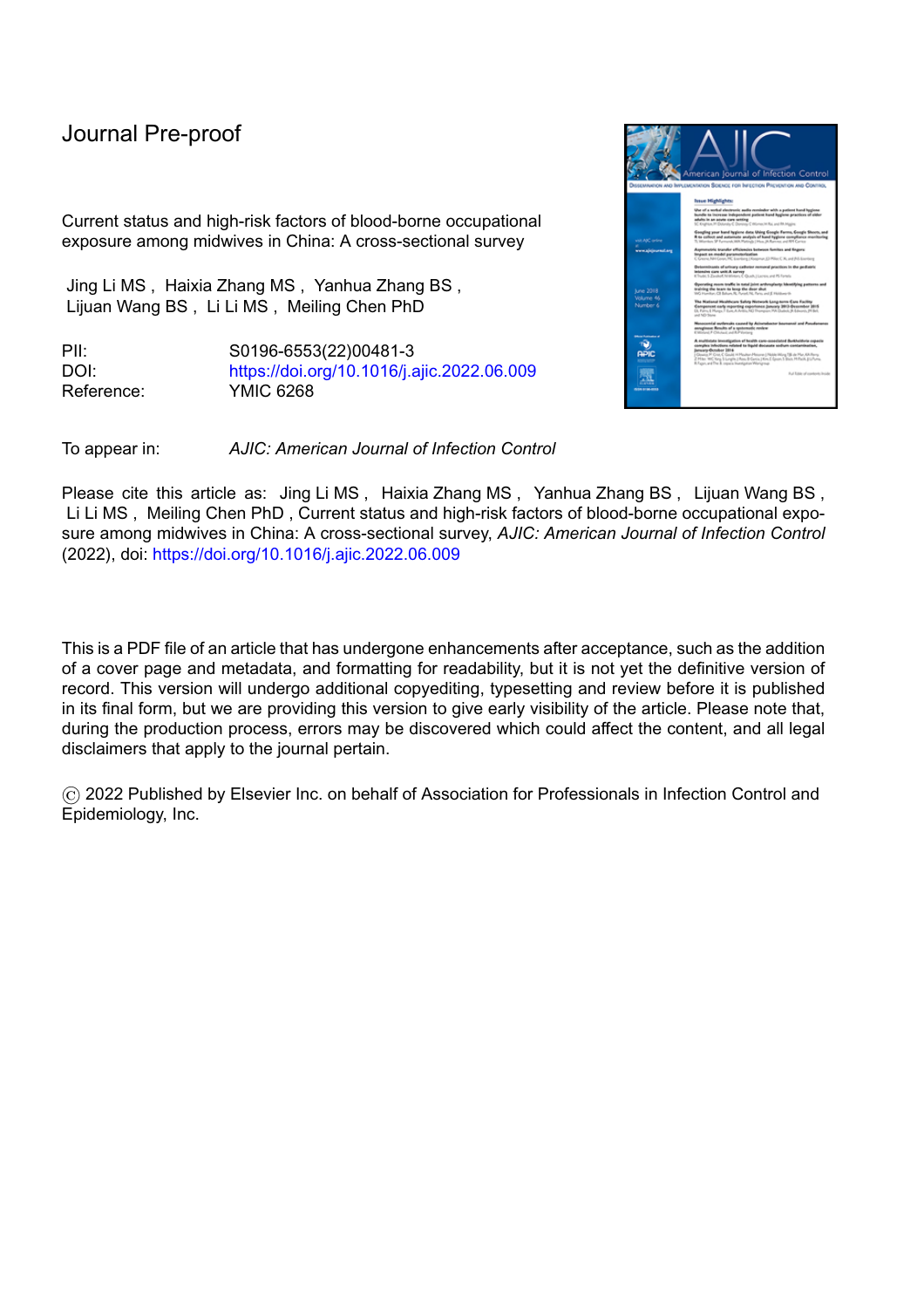# Highlights

- Blood-borne occupational exposure among midwives in China: A cross-sectional survey
- A total of 2743 midwives were investigated in this study; the incidence rate of blood-borne occupational exposure was 46.77%
- Midwives are at high risk of blood-borne occupational exposure, and midwives with

1

 $\leq 5$  years of service had the highest risk

l

• The treatment after occupational exposure is not standardized

**Surray Prop**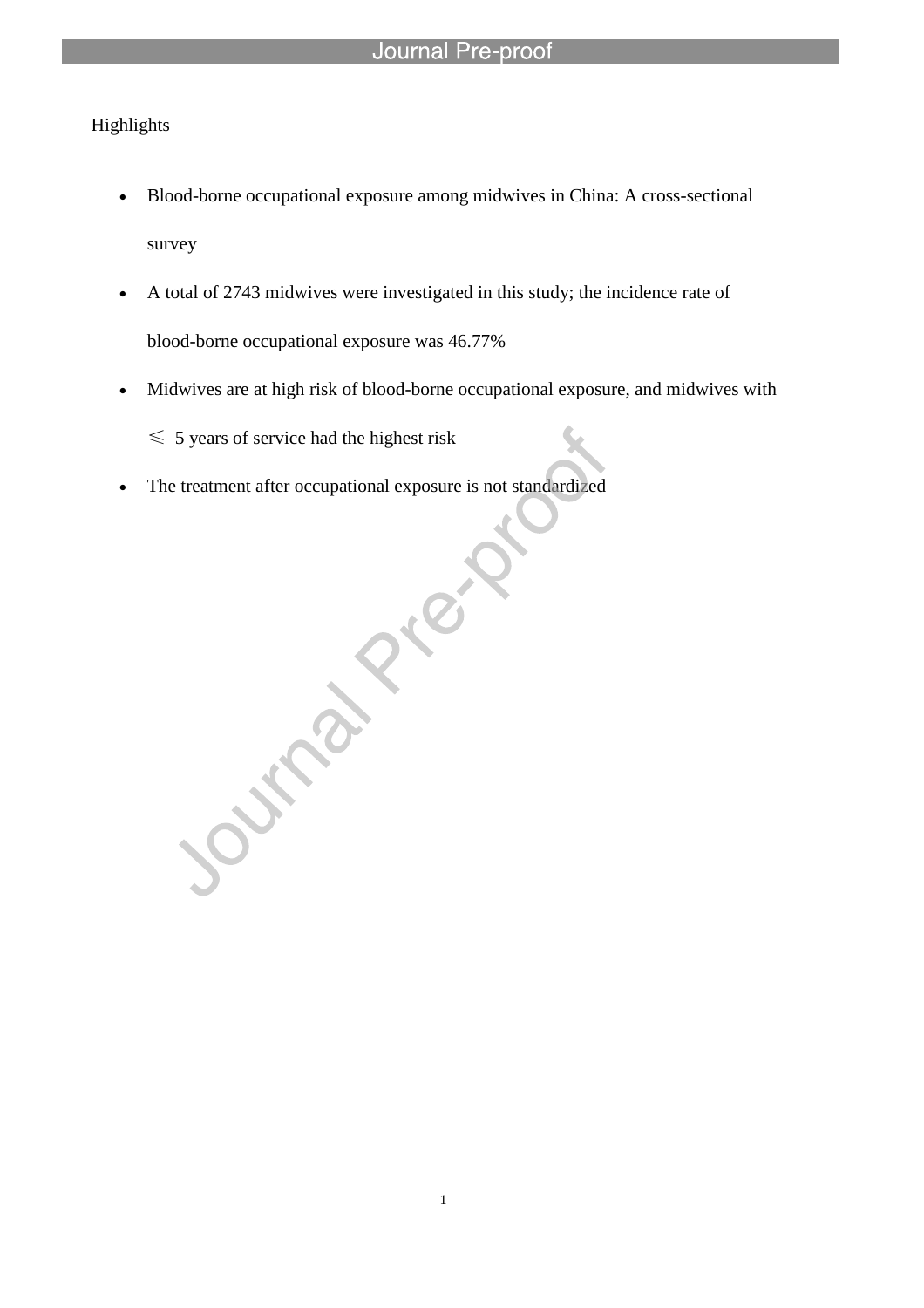# **Current status and high-risk factors of blood-borne occupational exposure among**

# **midwives in China: A cross-sectional survey**

**Running title:** Blood-borne occupational exposure among midwives in China

l

### **Current status and high-risk factors of blood-borne occupational exposure among**

# **midwives in China: A cross-sectional survey**

**Running title:** Blood-borne occupational exposure among midwives in China

Jing Li, MS<sup>a#\*</sup>, Haixia Zhang, MS<sup>b#</sup>, Yanhua Zhang, BS<sup>c#</sup>, Lijuan Wang, BS<sup>d#</sup>, Li Li, MS<sup>e#</sup>, Meiling Chen, PhD<sup>f</sup>

<sup>a</sup>Delivery ward, Beijing Ditan Hospital Capital Medical University, Beijing, 100015, China

<sup>b</sup>Nursing Department, Beijing Ditan Hospital, Capital Medical University, Beijing, 100015, China

c Intensive care unit, Beijing Ditan Hospital, Capital Medical University, Beijing, 100015, China

<sup>d</sup>Emergency Room, Beijing Ditan Hospital, Capital Medical University, Beijing, 100015, China

<sup>e</sup>Obstetrics, Beijing Ditan Hospital, Capital Medical University, Beijing, 100015, China

<sup>f6</sup>Medical Record Statistics Department, Beijing Ditan Hospital, Capital Medical University,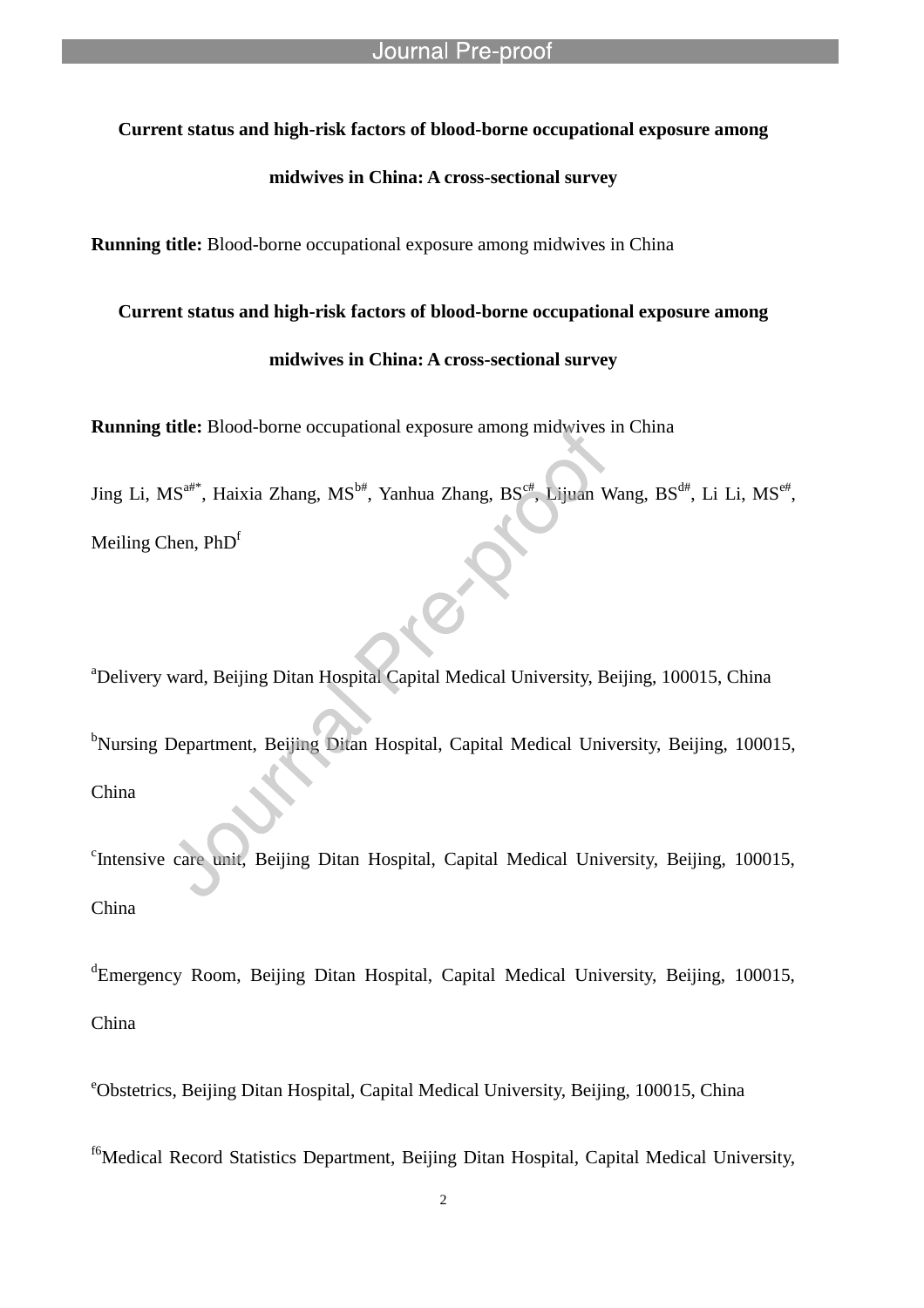Beijing, 100015, China

# These authors contributed equally to this work.

l

# **\*Corresponding author:**

Jing Li,

Delivery ward, Beijing Ditan Hospital Capital Medical University, Beijing, 100015, China

E-mail: sarahlijing@ccmu.edu.cn<br>Tel: +8618613833206<br>
Tel: +8618613833206

Tel: +8618613833206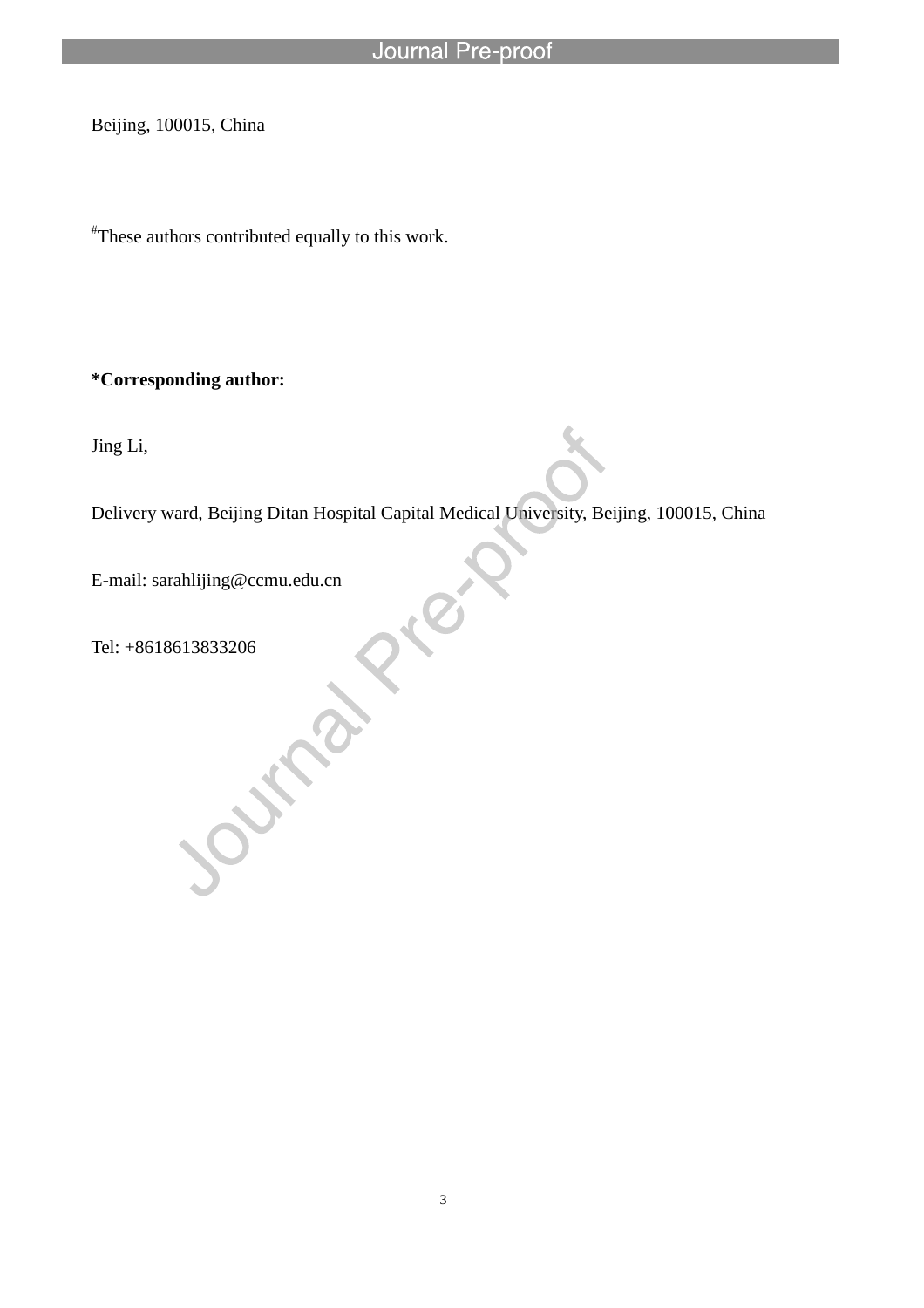#### **Funding**

None.

# **Availability of data and materials**

The datasets used and/or analysed during the current study are available from the corresponding author on reasonable request.

# **Competing interests**

The authors declare that they have no competing interests.

l

#### **Acknowledgements**

None.

# **Ethical statement**

This study complied with the requirements of the Declaration of Helsinki. Human research ethics approval was obtained from Beijing Ditan Hospital affiliated with Capital Medical University. Consent was implied through the completion of the survey. The anonymity of participants was assured as no name-related data were collected.

# **Authors' contributions**

Jing Li and Haixia Zhang carried out the studies, participated in collecting data, and drafted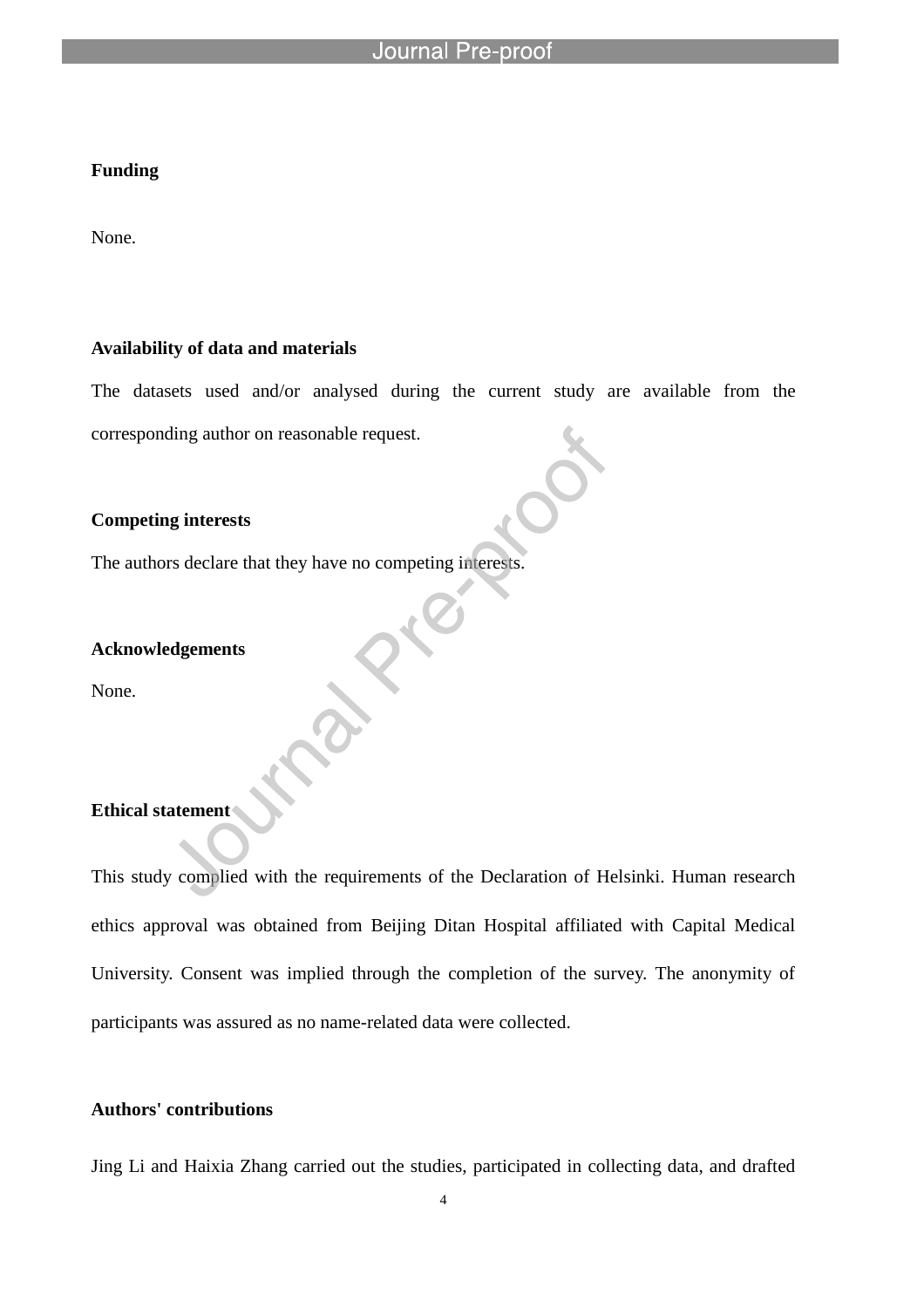l

the manuscript. Meiling Chen and Li Li performed the statistical analysis and participated in its design. Yanhua Zhang and Lijuan Wang participated in acquisition, analysis, or interpretation of data and draft the manuscript. All authors read and approved the final manuscript.

### **Abstract**

**Background:** To identify the problems and high-risk factors of blood-borne occupational exposure among midwives in China.

**Methods:** Midwives from the obstetrics department and delivery room of hospitals in institutions. The self-compiled questionnaire on the current status of blood-borne occupational exposure of Chinese midwives was used for data collection.

**Results:** The incidence rate of blood-borne occupational exposure was 46.77%. The independen risk factors were working years  $\leq 5$  years (p=0.001), unable to take standard prevention at work ( $p=0.000$ ), unaware of HIV treatment procedures ( $p=0.000$ ), and average daily working hours of 8 hours (p=0.002), the high risk of blood-borne occupational exposure at work ( $p=0.000$ ), and contact with patient fluids, blood without gloves ( $p=0.000$ ).

**Discussion:** Midwives are at high risk of blood-borne occupational exposure, and midwives with  $\leq 5$  years of service are the focus group. Failure to achieve standard prevention, the length of working hours and the ignorance of the treatment process of AIDS have a certain impact on the occurrence of blood-borne occupational exposure.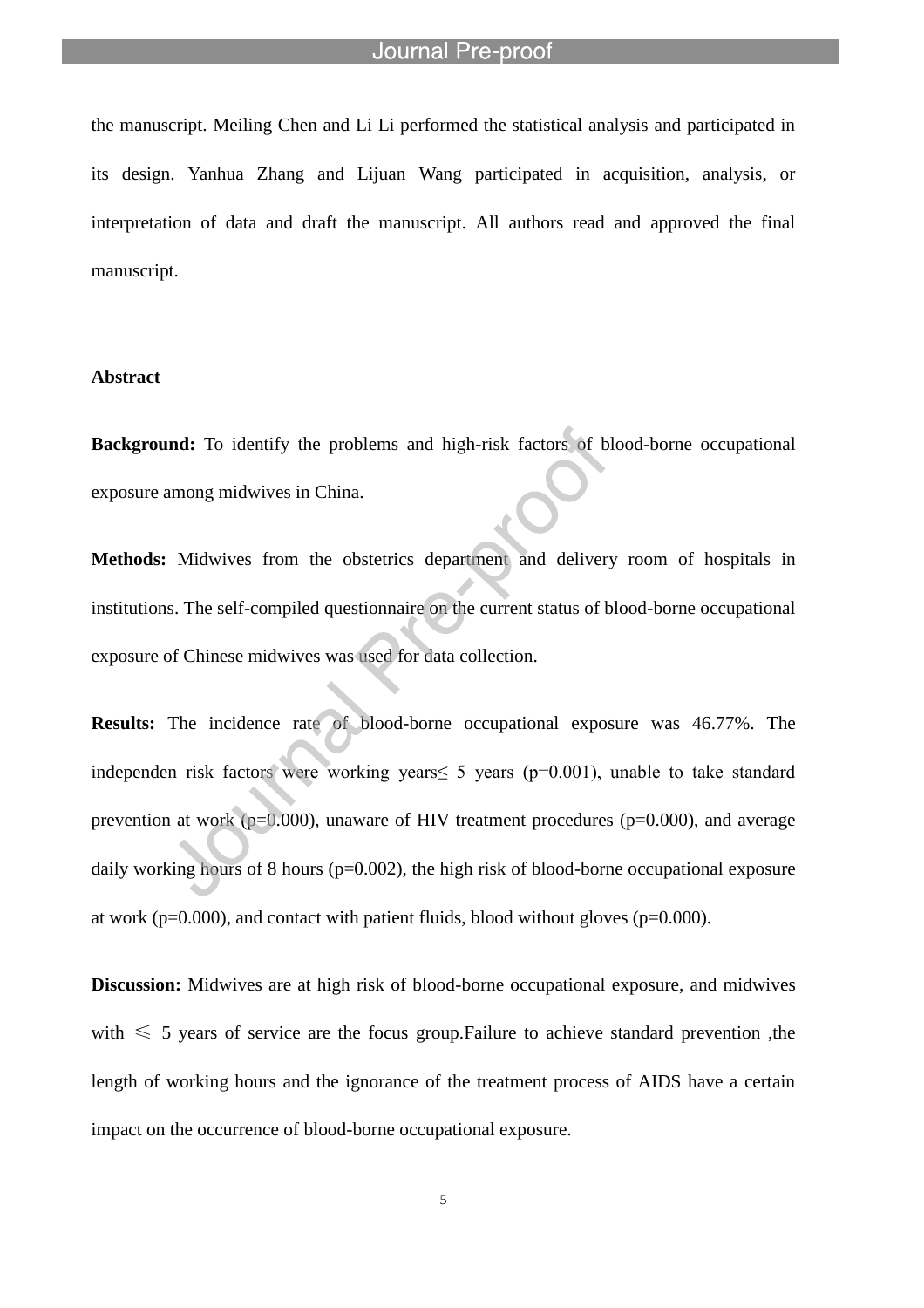**Conclusion:** It is necessary to focus on cultivating high-level midwifery talents to overcome the shortage of midwives and rationally use midwifery resources, as well as to strengthen standard prevention and improve the occupational protection and guarantee system for midwives.

**Keywords**: Midwives; Blood-borne occupational xposures; Questionnaires; Cross-sectional studies

EN TO

#### **Background**

Blood-borne occupational exposure of medical personnel refers to the harm caused by the exposure of medical and health workers to blood, body fluids, and laboratory culture fluids in the process of diagnosing, treating, nursing, preventing, testing and managing diseases  $1$ . Nurses are especially at high risk for blood-borne occupational exposure. According to a previous one-year cross-sectional study, the incidence of occupational exposure of nurses after exposure to blood and body fluids is as high as  $65.3\%$   $^{2}$ . Due to the specific nature of their work, midwives are more frequently exposed to patients' blood, bodily fluids, secretions, amniotic fluid, and sharps than general ward nurses, and their risk of blood-borne occupational exposure is greater  $3$ . Once midwives are exposed to blood, it increases their perceived stress and may even lead to psychological stress disorders such as post-traumatic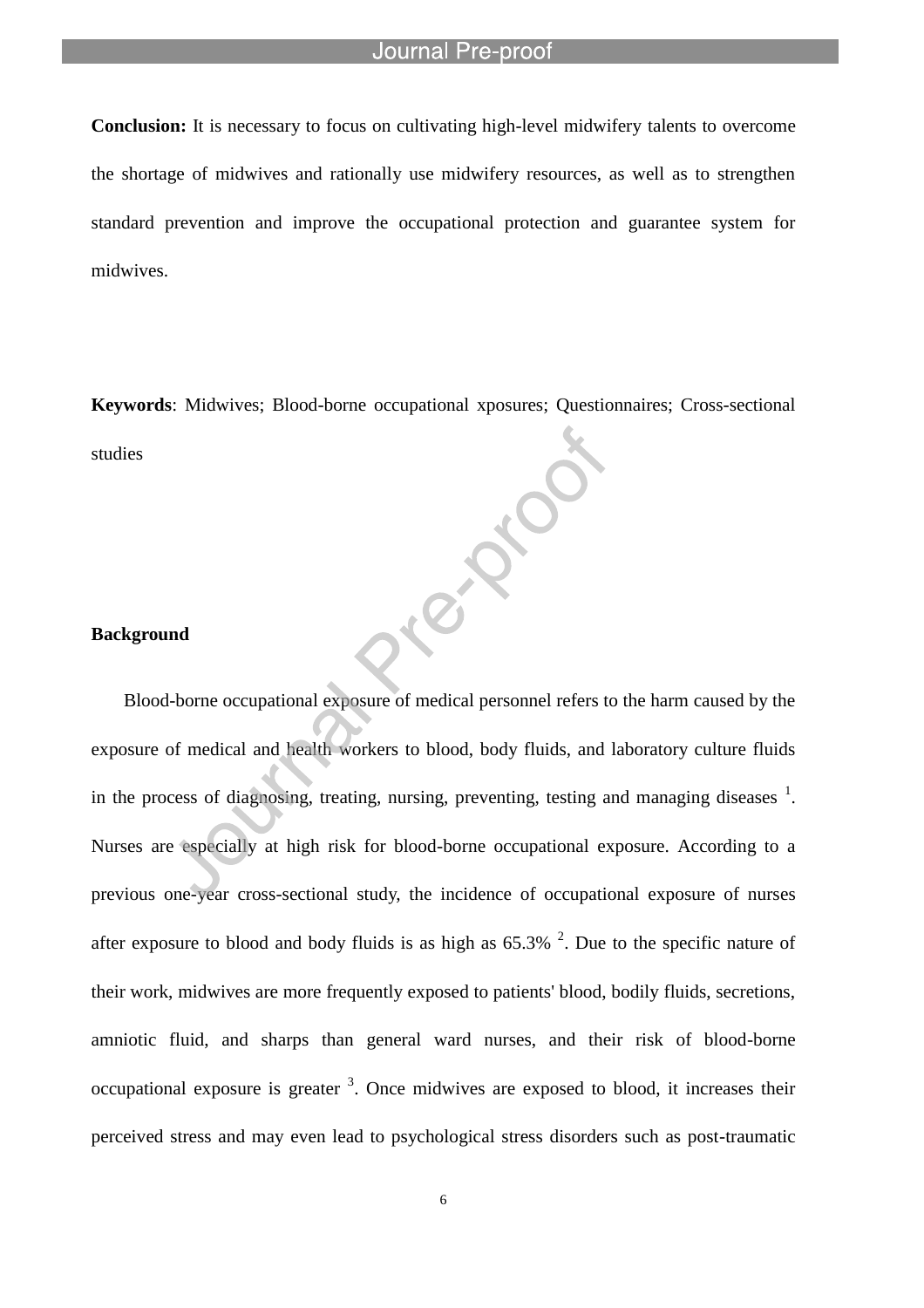l

stress disorder, anxiety, and depression, which can seriously affect work and quality of life  $4$ . The occupational safety of midwives has attracted increasing attention. Considering these midwives are facing occupational hazards, researching practical measures to ensure the occupational safety of midwives is of great importance. Therefore, in order to understand the current situation of blood-borne occupational exposure of midwives in China and to identify the problems and risk factors of blood-borne occupational exposure of midwives, we investigated the blood-borne occupational exposure of midwives across 29 provinces, municipalities, and autonomous regions so as to provide a relevant reference for the education, training and security system of occupational protection of midwives in the future.

#### **Material and methods**

#### **Subjects**

This study adopted the judgment sampling method. Between February 2019 and February 2021, experts from the Infectious Diseases Nursing Professional Committee of the Chinese Nursing Association decided to investigate the provinces, autonomous regions, and municipalities directly under the Central Government according to the research purposes. The survey units were selected from the institutions where some members of the Nursing Professional Committee belonged(they tended to skew more towards academic centers, cities, etc. ). A questionnaire survey was conducted covering obstetric departments and delivery rooms of hospitals across 29 provinces, municipalities, and autonomous regions in China. Inclusion criteria were the following: (i) registered nurse midwives employed in hospitals; (ii)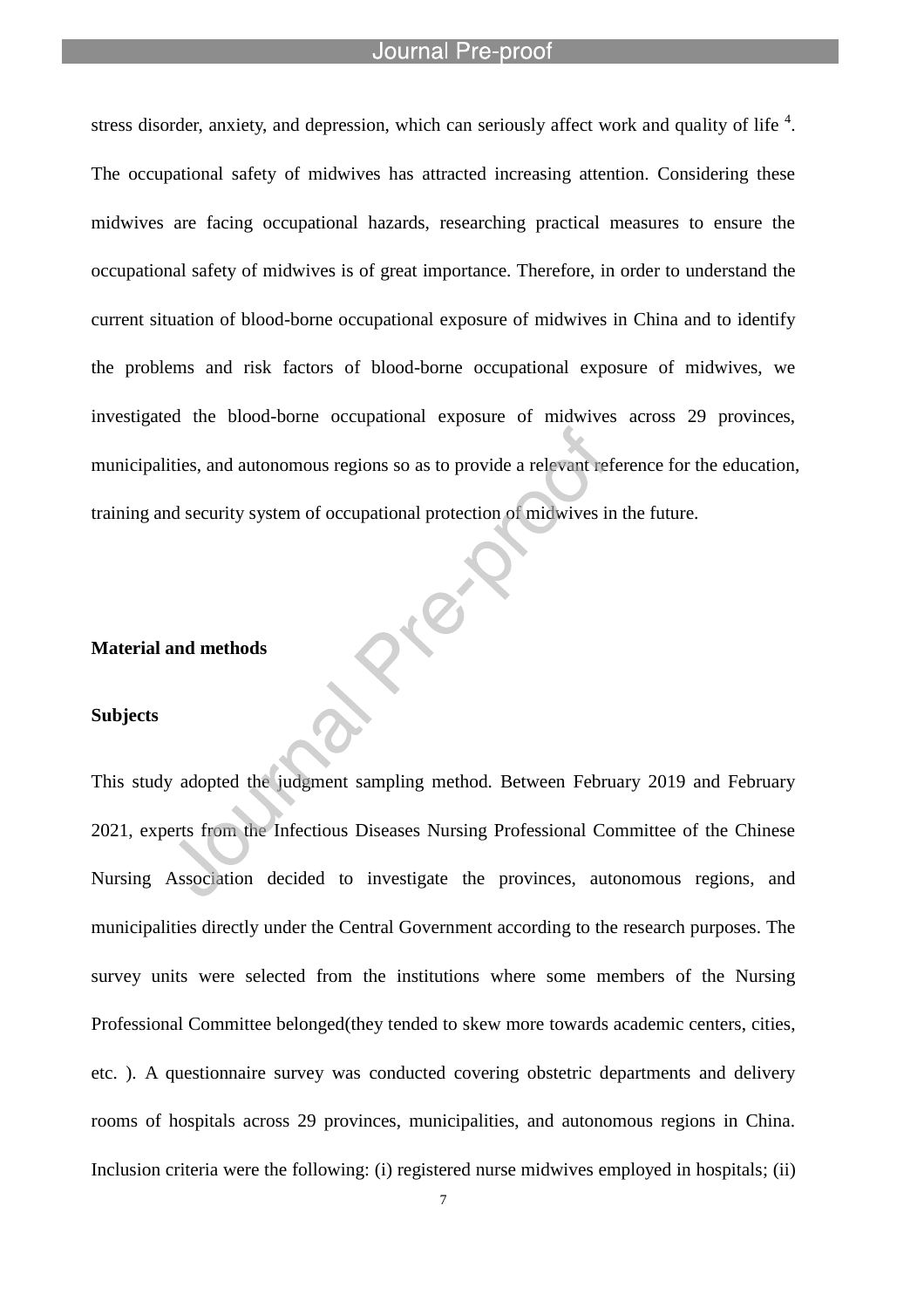l

informed of the scope of the survey and volunteered to participate. Exclusion criteria were: (i) long-term sick leave (> 6 months), leaving the post of midwives; (ii) training midwives and trainee midwives.

This study complied with the requirements of the Declaration of Helsinki. Human research ethics approval was obtained from XXX Hospital. Consent was implied through the completion of the survey. The anonymity of participants was assured no identifying information were collected.

#### **Measures**

After consulting domestic and foreign policies, regulations, guidelines, and other relevant books and literature<sup>4,5,6,7,</sup> the researchers made the first draft of the questionnaire and consulted 5 experts in related fields of the Infectious Disease Nursing Professional Committee of the Chinese Nursing Association through the Delphi method, including 2 with intermediate titles, 2 with senior deputy titles, and 1 with senior titles so as to design a questionnaire on the current situation of blood-borne occupational exposure of midwives in China. In the form of on-site answers, 200 questionnaires were distributed for pre investigation. After collecting and sorting out the data, they were revised again according to the feedback content, and finally a formal occupational exposure management questionnaire was formed, a questionnaire on the current situation of blood-borne occupational exposure of Chinese midwives was formed. The content included: (i) the general information of the midwives, including the title, working years, nature of the hospital, etc.; (ii) basic knowledge of blood-borne occupational exposure: knowledge of standard precautions, blood-borne occupational exposure treatment procedures,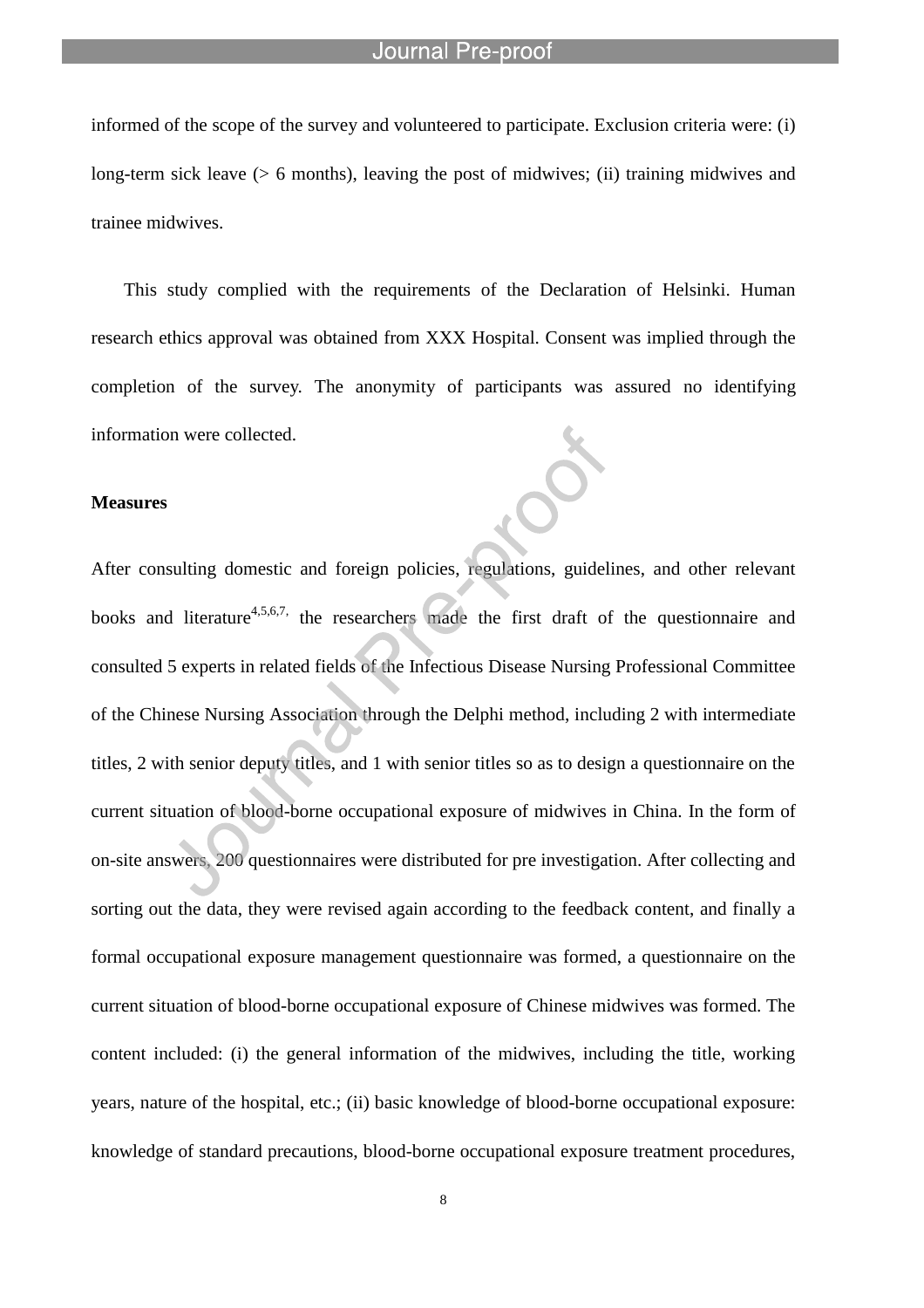l

HIV post-exposure prophylaxis medication time, needle stick injury Wound treatment, post-treatment of mucosal exposure; (iii) the risk assessment status of blood-borne occupational exposure: the number of people who were exposed to blood-borne occupational exposure, the location of blood-borne occupational exposure, the method of blood-borne occupational exposure, the route of blood-borne occupational exposure, cause of exposure and whether to report it. The Content validity index (CVI) and Cronbach's aof the questionnaire were 0.87 and 0.82, respectively.

### **Data collection**

The heads of the infectious disease nursing committee of the Chinese Nursing Association, who underwent unified training, distributed and collected the questionnaire online. The questionnaire was filled out by the midwife in the delivery room/obstetrics department, who were asked to carefully read the purpose of the study and the precautions for filling in the questionnaire before completing the questionnaire. If they had any questions, they could consult the person in charge by e-mail or telephone. All of the online questionnaire questions were set as mandatory questions, and the questionnaire could only be submitted after all the filling was completed. The questionnaires were screened for logic after they were completed, and the questionnaires with obvious errors were eliminated. Among a total of 2850 distributed questionnaires, 2743 valid questionnaires were obtained, resulting in an effective rate of 96.24%.

#### **Statistical analyses**

A database was established using Epidata. SPSS 22.0 was used for all statistical analyses.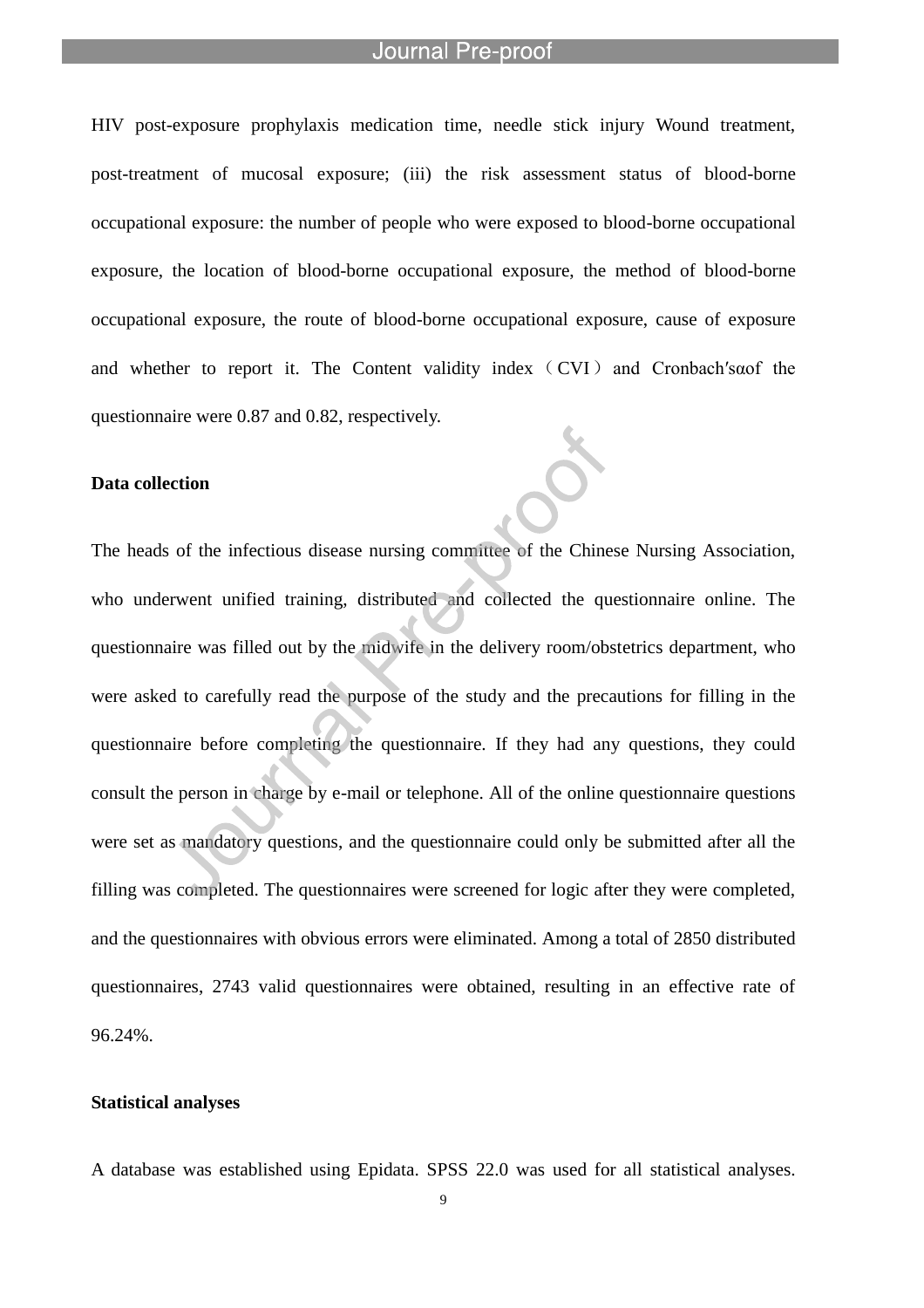Qualitative were described by frequency and rate, and the Chi-square test was used for comparison between groups. Significant factors in univariate analysis were analyzed by binary logistic regression method, and  $p < 0.05$  was considered statistically significant.

#### **Results**

#### **The basic situation of blood borne occupational exposure of midwives**

l

A total of 2743 midwives were investigated in this study; the incidence rate of blood-borne occupational exposure was 46.77% (1283/2743). There were 305 (23.77%) people with working years  $\leq 5$  years, 444 (34.60%) people with 5-10 years of experience, 336 (26.19%) people in 10-20 years, 198 (15.43%) people in >20 years.The main body parts affected by blood-borne exposure and respective incidence rates were as follows: hands, 97.66% (1253/1283). The main reasons for the occurrence of blood-borne occupational exposure among midwives were improper handling of sharp instruments (60.80% (780/1283)) . The main methods of blood-borne occupational exposure of midwives were: discarded sharps in 55.73% cases (715/1283), needles in 52.14% cases (669/1283). The routes of blood-borne occupational exposure of midwives were skin exposure in 96.80% (1242/1283) cases. The main reasons why midwives did not report blood-borne exposure in a timely manner were the fact that patients were clearly without infectious diseases in 69.47% of cases (339/1283) (**Table 1**).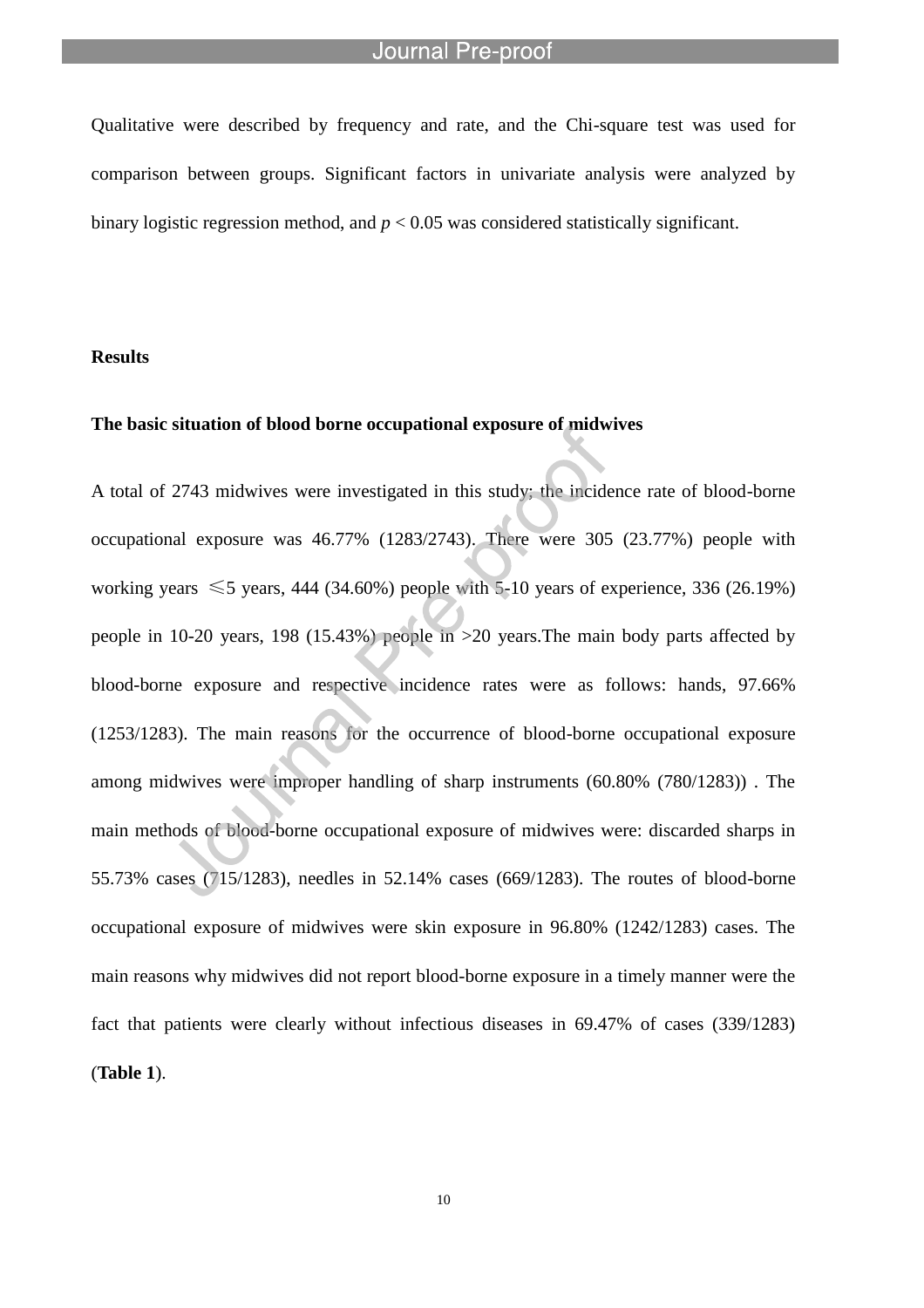| Variable            | Number | Proportion                    | Variable                    | Number | Proportion   |
|---------------------|--------|-------------------------------|-----------------------------|--------|--------------|
|                     |        | $($ $\%$ $)$                  |                             |        | $($ $\%$ $)$ |
| Reason for not      |        |                               | Cause of                    |        |              |
| wearing gloves      |        |                               | occupational                |        |              |
|                     |        |                               | exposure                    |        |              |
| Busy, too late      | 76     | 59.84%                        | Operational<br>inattention  | 527    | 41.08%       |
| Unconscious gloving | 15     | 11.81%                        | No safe injection<br>device | 254    | 19.80%       |
|                     |        | in hospital<br>Safe injection |                             |        |              |
| Inconvenient        |        |                               | device                      |        |              |
| operation           |        | 68.50%                        | in hospital but not         | 145    | 11.30%       |
|                     |        |                               | used                        |        |              |
|                     |        |                               | Operation                   |        |              |
| Departmental        | 31     | 24.41%                        | environment                 | 359    | 27.98%       |
| cost control        |        |                               | disorder                    |        |              |
|                     |        |                               | or insufficient light       |        |              |
| Other               | 5      | 3.94%                         | Improper sharps<br>handling | 780    | 60.80%       |
| Occupational        |        |                               | Non-standard                | 414    | 32.27%       |

# **Table 1.** Investigation of blood-borne occupational exposure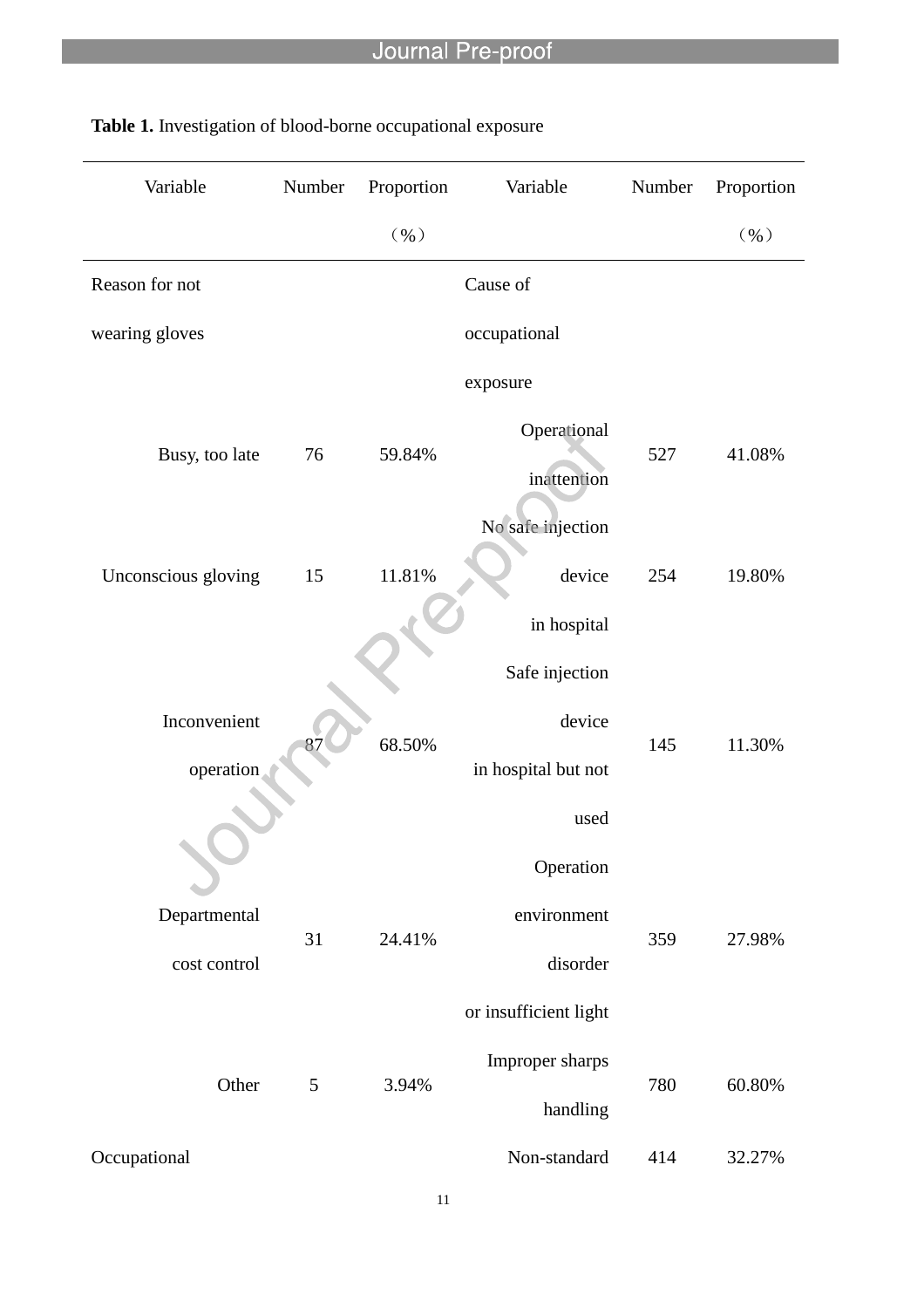| exposure site                         |      |        | operation                         |     |        |
|---------------------------------------|------|--------|-----------------------------------|-----|--------|
| Hand                                  | 1253 | 97.66% | Uncooperative<br>patient          | 710 | 55.34% |
| Foot                                  | 105  | 8.18%  | Other                             | 68  | 5.30%  |
|                                       |      |        | Mode of                           |     |        |
| Eye                                   | 276  | 21.51% | Occupational                      |     |        |
| Forearm                               | 144  | 11.22% | Exposure<br>Needle Double<br>Cap  | 539 | 42.01% |
| Other                                 | 17   | 1.33%  | When disposing of<br>waste sharps | 715 | 55.73% |
| Reasons for not                       |      |        | <b>Upon Needle</b>                | 669 | 52.14% |
| timely reporting                      |      |        | Removal                           |     |        |
| Not aware of an<br>escalation process | 33   | 6.76%  | At suture                         | 358 | 27.90% |
| Cumbersome<br>procedure               | 173  | 35.45% | When passing<br>sharps            | 217 | 16.91% |
| Definitely not an                     |      |        | Accidental injury                 |     |        |
| infectious disease                    | 339  | 69.47% | by others                         | 352 | 27.44% |
| Patient fluke<br>psychology, will not | 128  | 26.23% | Secretion/blood<br>splashing      | 660 | 51.44% |
| infect                                |      |        |                                   |     |        |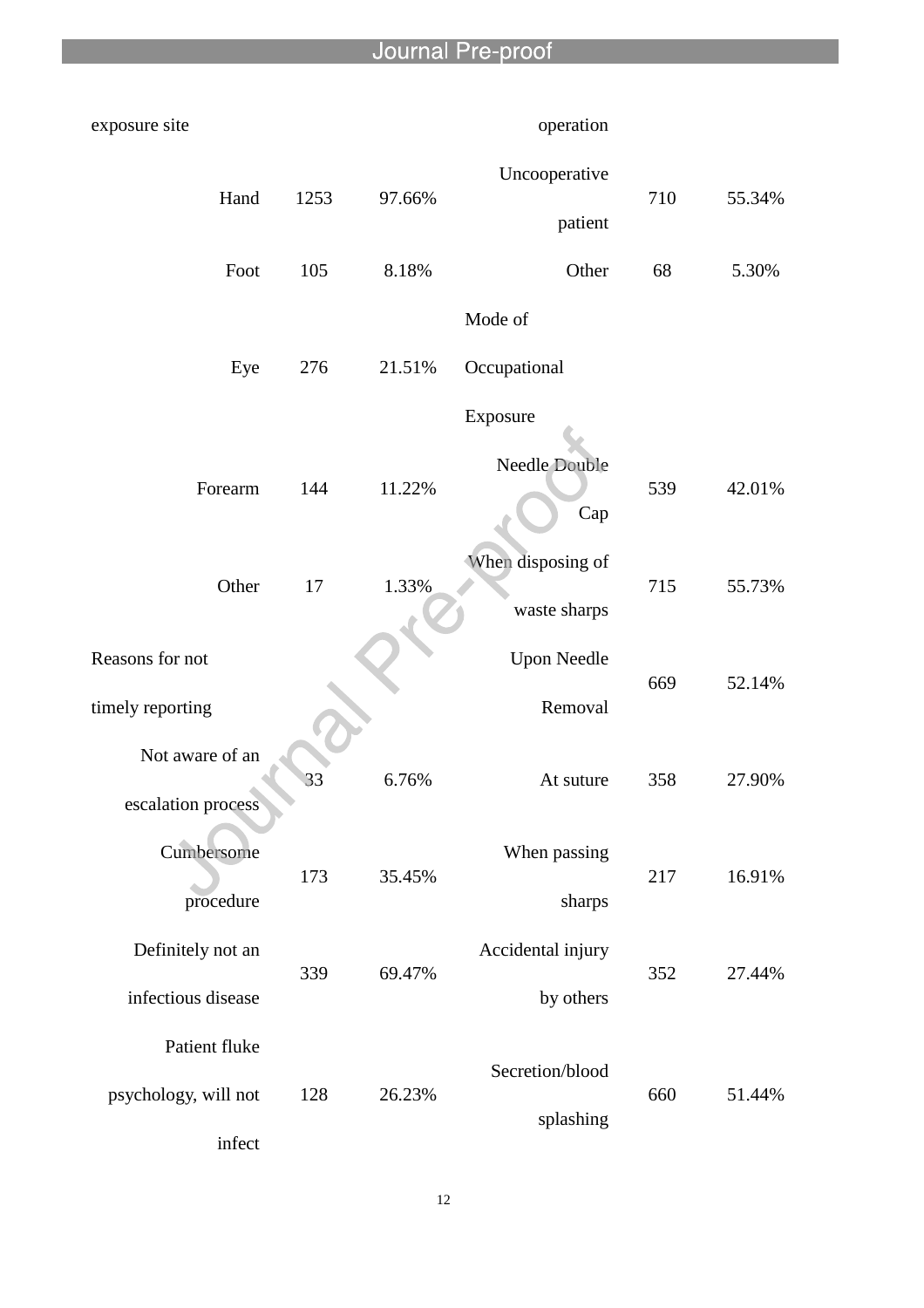l

| Fear of being          | 30 | 6.15% | Patient scratch        | 361  | 28.14% |
|------------------------|----|-------|------------------------|------|--------|
| criticized             |    |       |                        |      |        |
| Fear of discrimination | 8  | 1.64% | Other                  | 27   | 2.10%  |
|                        |    |       | Routes of              |      |        |
| Other                  | 33 | 6.76% | Occupational           |      |        |
|                        |    |       | Exposure               |      |        |
|                        |    |       | <b>Dermal Exposure</b> | 1242 | 96.80% |
|                        |    |       | Mucosal exposure       | 662  | 51.60% |
|                        |    |       | Other                  | 20   | 1.56%  |
|                        |    |       |                        |      |        |

# **A one-factor analysis of blood-borne occupational exposure in midwives**

The general data of midwives with blood-borne occupational exposure and midwives without blood-borne occupational exposure were analyzed for influencing factors. The results showed that midwives' professional title, working years, whether they could do standard prevention at work, whether they knew about the treatment process of AIDS, the duration of prophylactic drug use after HIV blood-borne occupational exposure and the longest duration of prophylactic use after HIV blood-borne occupational exposure, the average daily working hours, risk of blood-borne occupational exposure at work, exposure to patient body fluids, and whether midwives wore gloves when coming in contact with blood were nine single factors affecting the occurrence of blood-borne occupational exposure of midwives; the observed difference was statistically significant (*p*<0.05) (Table 2).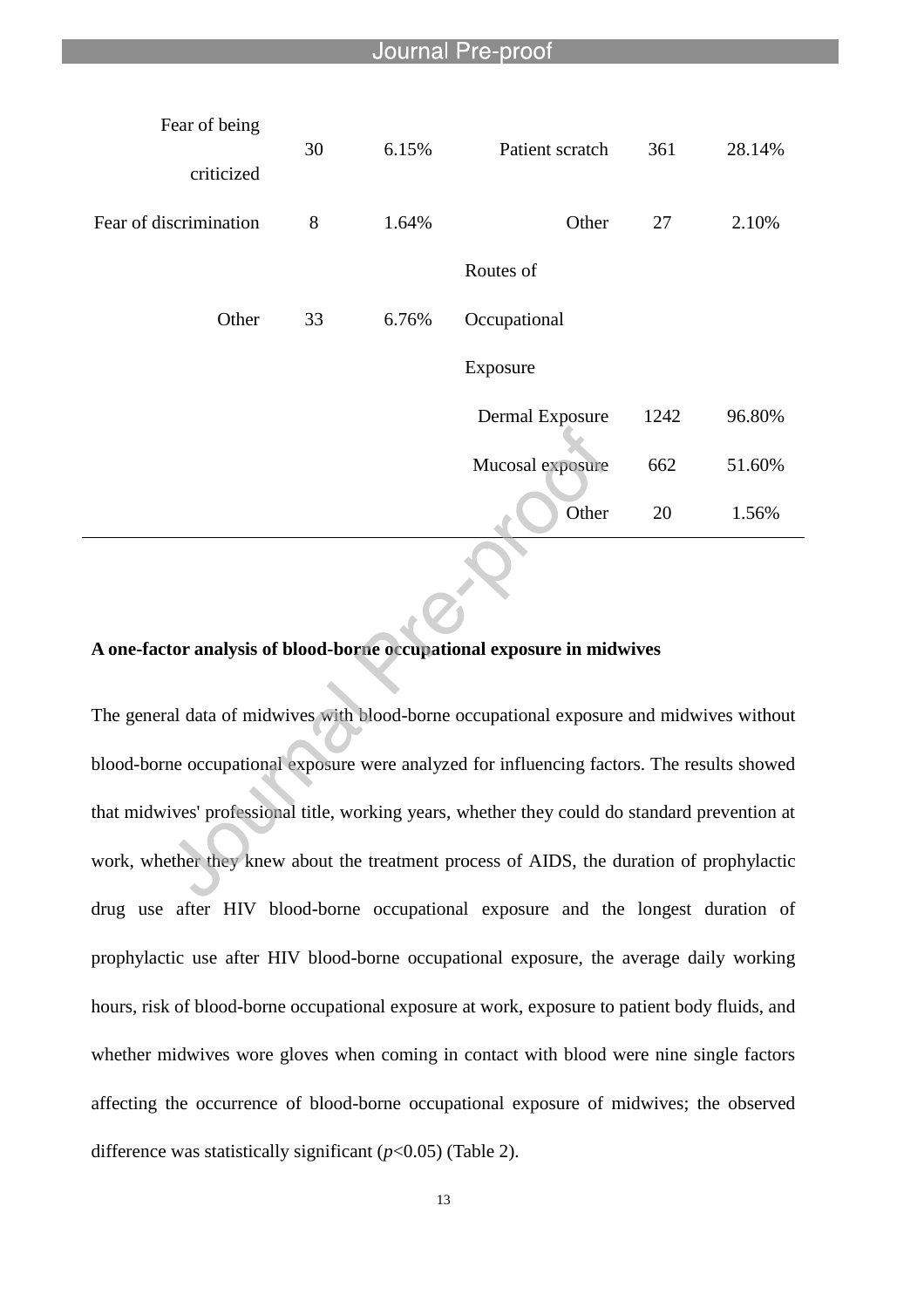|          | Yes          | $\rm No$     |            |                  |                | Yes         | $\rm No$     |            |                  |
|----------|--------------|--------------|------------|------------------|----------------|-------------|--------------|------------|------------------|
| Variable | $n=1283$     | $n=1460$     | $\chi^2$   | $\boldsymbol{p}$ | Variable       | $n = 128$   | $n=1460$     | $\chi^2$   | $\boldsymbol{p}$ |
|          | $($ $\%$ $)$ | $($ $\%$ $)$ |            |                  |                | $3 \ ( \%)$ | $($ $\%$ $)$ |            |                  |
|          |              |              |            |                  | For how        |             |              |            |                  |
|          |              |              |            |                  | long the       |             |              |            |                  |
|          |              |              |            |                  | prophylac      |             |              |            |                  |
|          |              |              |            |                  | tic            |             |              |            |                  |
|          |              |              |            |                  | medicatio      |             |              |            |                  |
|          |              |              |            |                  | n should       |             |              |            |                  |
| Title    |              |              |            |                  | be given       |             |              |            |                  |
|          |              |              |            |                  | after HIV      |             |              |            |                  |
|          |              |              |            |                  | blood-bor      |             |              |            |                  |
|          |              |              |            |                  | ne             |             |              |            |                  |
|          |              |              |            |                  | occupatio      |             |              |            |                  |
|          |              |              |            |                  | nal            |             |              |            |                  |
|          |              |              |            |                  | exposure       |             |              |            |                  |
|          | 825          | 1110         |            | $0.0\,$          |                | 554         | 669          | 22.5       | $0.00\,$         |
| Primary  |              |              | 46.4<br>59 |                  | $2$ hours $\,$ | (44.2)      |              |            |                  |
|          | (42.6)       | (57.4)       |            | ${\bf 00}$       |                | $\lambda$   | (55.8)       | ${\bf 08}$ | $\boldsymbol{0}$ |

**Table 2.** Univariate analysis of blood-borne occupational exposure in midwives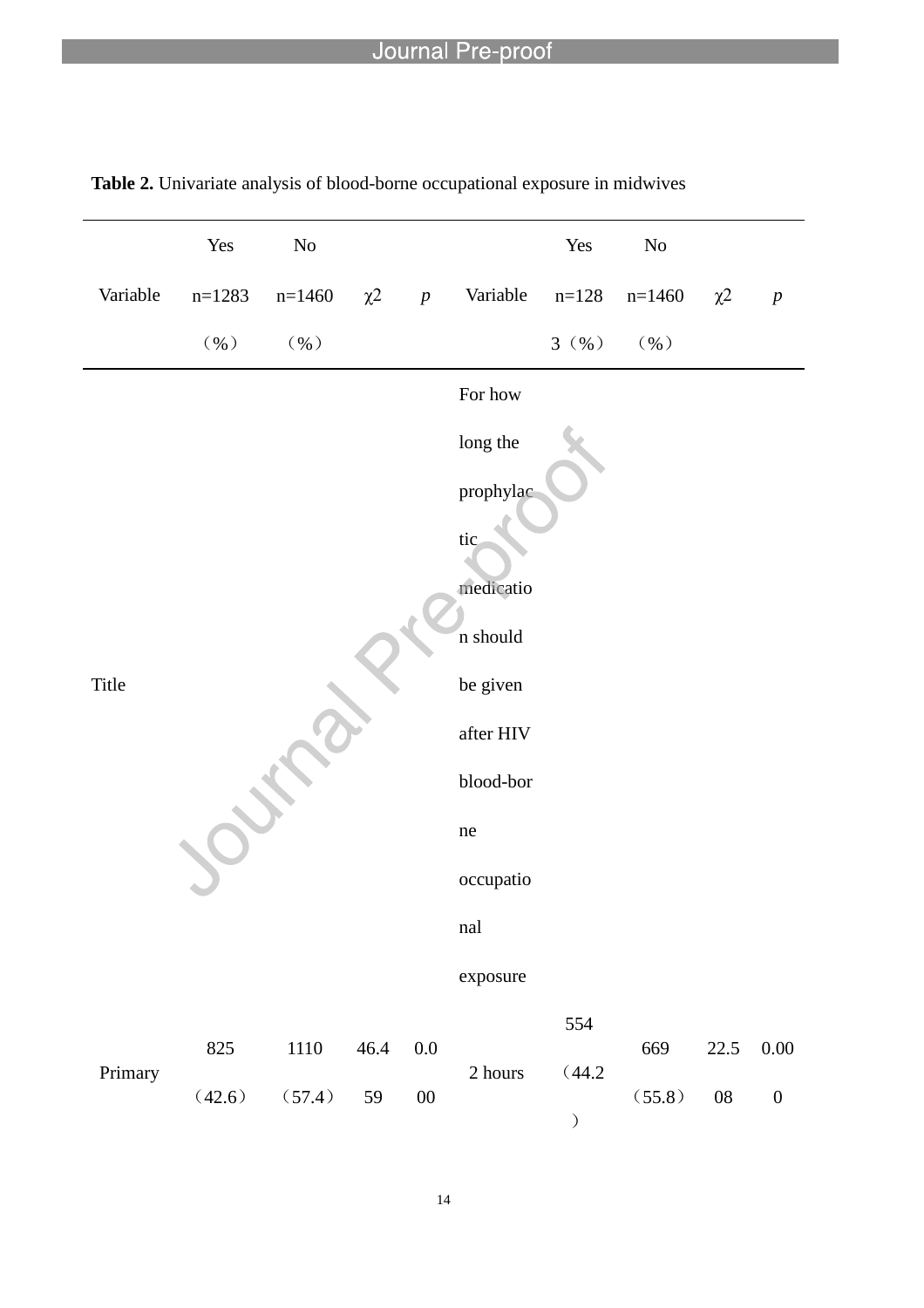| Intermedi             | 402                 | 316          |          |            |                      | 160(41           | 225(58.       |      |                  |
|-----------------------|---------------------|--------------|----------|------------|----------------------|------------------|---------------|------|------------------|
| ate                   | (56.0)              | (44.0)       |          |            | 4 hours              | .6)              | 4)            |      |                  |
| Sub-high<br>and above | 56<br>(62.25.<br>5) | 34<br>(37.8) |          |            | 24 hours             | 452(50<br>.4)    | 444(49.<br>6) |      |                  |
|                       |                     |              |          |            | The                  |                  |               |      |                  |
|                       |                     |              |          |            | maximu               |                  |               |      |                  |
|                       |                     |              |          |            | ${\bf m}$            |                  |               |      |                  |
|                       |                     |              |          |            | duration             |                  |               |      |                  |
|                       |                     |              |          |            | of                   |                  |               |      |                  |
|                       |                     |              |          |            | prophyla             |                  |               |      |                  |
| Years of<br>work      |                     |              |          |            | xis after            |                  |               |      |                  |
|                       |                     |              |          |            | blood-bor            |                  |               |      |                  |
|                       |                     |              |          |            | ne                   |                  |               |      |                  |
|                       |                     |              |          |            | occupatio            |                  |               |      |                  |
|                       |                     |              |          |            | $\operatorname{nal}$ |                  |               |      |                  |
|                       |                     |              |          |            | exposure             |                  |               |      |                  |
|                       |                     |              |          |            | to $\rm{HIV}$        |                  |               |      |                  |
| $\leq 5$              | 305                 | 544          | $70.5\,$ | $0.0\,$    | 2 hours              | $72\,$<br>(46.2) | 84            | 23.7 | $0.00\,$         |
|                       | (35.9)              | (64.1)       | $71\,$   | ${\bf 00}$ |                      | $\big)$          | (53.8)        | 12   | $\boldsymbol{0}$ |
| $5 - 10$              | 444                 | 473          |          |            | $4$ hours $\,$       | $26\,$           | 39            |      |                  |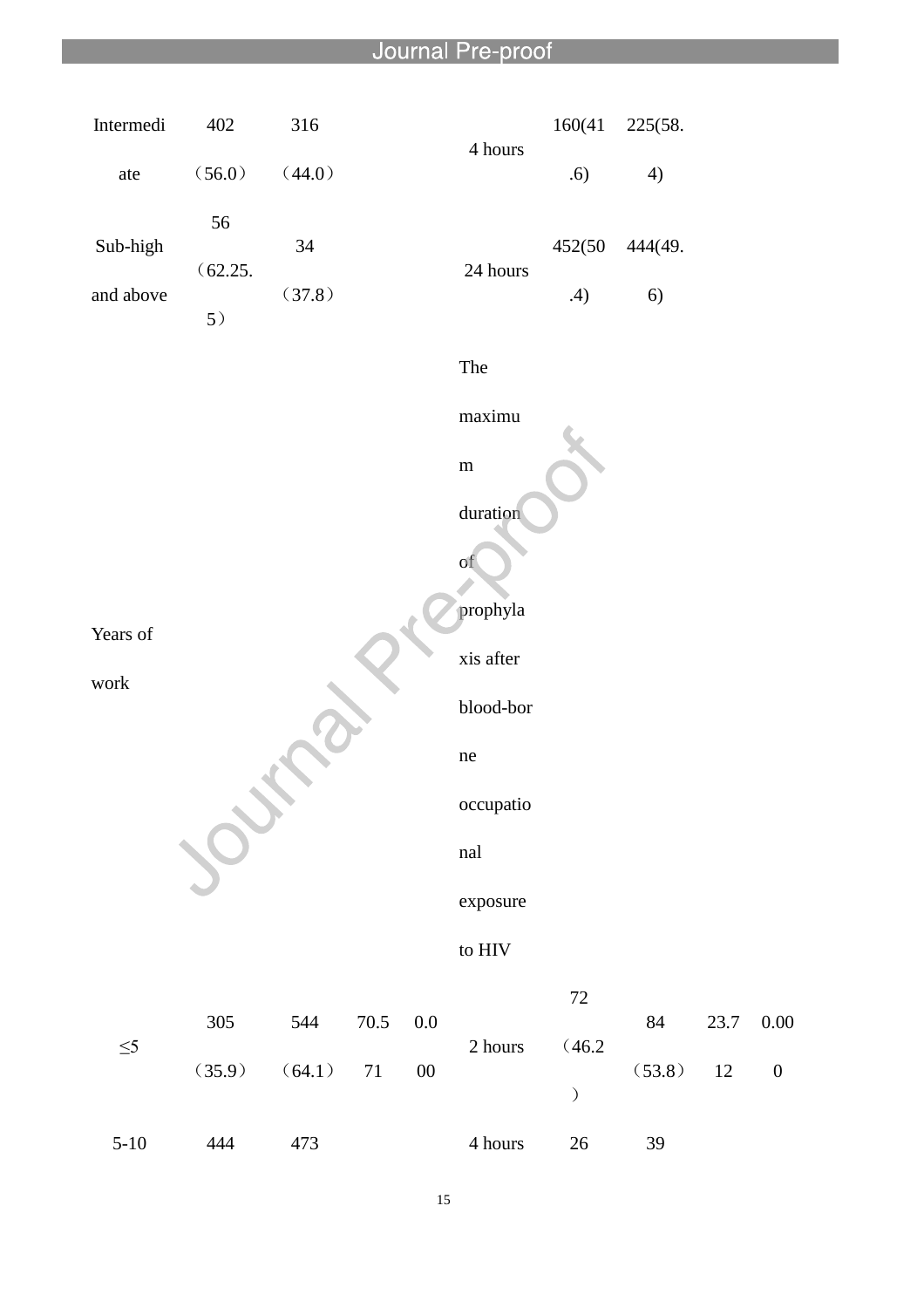| $\mathcal{C}$<br>603<br>336<br>307<br>779<br>$10 - 20$<br>24 hours<br>(43.6)<br>(56.4)<br>(52.3)<br>(47.7)<br>$\left( \right)$<br>435<br>136<br>457<br>198<br>$>20$<br>72 hours<br>(48.8)<br>(59.3)<br>(51.2)<br>(40.7)<br>147 |          |
|--------------------------------------------------------------------------------------------------------------------------------------------------------------------------------------------------------------------------------|----------|
|                                                                                                                                                                                                                                |          |
|                                                                                                                                                                                                                                |          |
|                                                                                                                                                                                                                                |          |
| $101\,$<br>Hospital<br>Unknown<br>(59.3)<br>(40.7)<br>nature<br>$\left( \right)$                                                                                                                                               |          |
| Correct                                                                                                                                                                                                                        |          |
| handling<br>$% \left( \left( \mathcal{A},\mathcal{A}\right) \right) =\left( \mathcal{A},\mathcal{A}\right)$ of                                                                                                                 |          |
| Public<br>1240<br>1412(53 0.01<br>0.9<br>wounds                                                                                                                                                                                |          |
| (46.8)<br>.2)<br>hospital<br>after<br>$\mathfrak 3$<br>94<br>needle                                                                                                                                                            |          |
| stick                                                                                                                                                                                                                          |          |
| exposure                                                                                                                                                                                                                       |          |
| 338<br>Private<br>36(52.9<br>$0.51\,$<br>312<br>32(47.1)<br>Unknown<br>(52.0)<br>(48.0)<br>Hospital<br>$\overline{4}$<br>$\mathcal{C}^{\prime}$<br>$\big)$                                                                     | $0.47\,$ |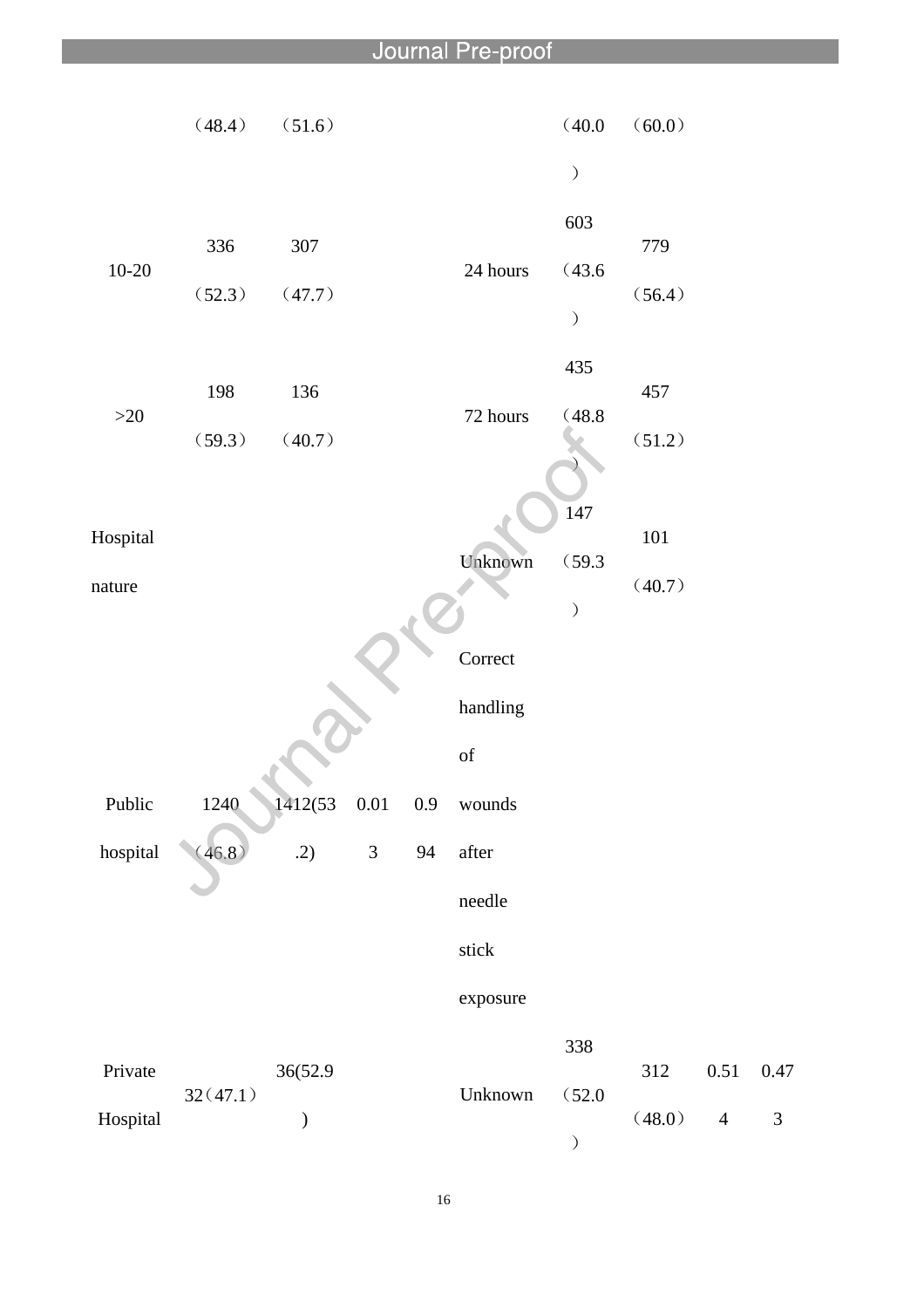| Other       | 11(47.8)      | 12<br>(52.2)  |            |                       | Aware                                                                                              | 1122<br>(53.6)<br>$\big)$      | 971<br>(46.4) |                              |                              |
|-------------|---------------|---------------|------------|-----------------------|----------------------------------------------------------------------------------------------------|--------------------------------|---------------|------------------------------|------------------------------|
|             |               |               |            |                       | Correct                                                                                            |                                |               |                              |                              |
| Awarenes    |               |               |            |                       | handling                                                                                           |                                |               |                              |                              |
| ${\bf S}$   |               |               |            |                       | $% \left( \left( \mathcal{A},\mathcal{A}\right) \right) =\left( \mathcal{A},\mathcal{A}\right)$ of |                                |               |                              |                              |
| Standard    |               |               |            |                       | wounds                                                                                             |                                |               |                              |                              |
| Preventio   |               |               |            |                       | after                                                                                              |                                |               |                              |                              |
| $\mathbf n$ |               |               |            |                       | mucosal                                                                                            |                                |               |                              |                              |
|             |               |               |            |                       | exposure                                                                                           |                                |               |                              |                              |
|             |               | $100\,$       | 0.23       | 0.6                   |                                                                                                    | 643(45)                        | 773(54.       | 2.18                         | O.1                          |
| $\rm No$    | 94(48.5)      | (51.1)        | 6          | 27                    | Unknown                                                                                            | .4)                            | 6)            | $\tau$                       | 39                           |
|             | 1189          | 1360          |            |                       |                                                                                                    | 640(48                         | 687(51.       |                              |                              |
| Yes         | (46.6)        | (53.4)        |            |                       | Aware                                                                                              | .2)                            | 8)            |                              |                              |
| Standard    | $\sum$        |               |            |                       |                                                                                                    |                                |               |                              |                              |
| preventio   |               |               |            |                       | Working                                                                                            |                                |               |                              |                              |
| n can be    |               |               |            |                       | hours per                                                                                          |                                |               |                              |                              |
| achieved    |               |               |            |                       | day                                                                                                |                                |               |                              |                              |
| $\rm No$    | 284<br>(59.2) | 196<br>(40.8) | 35.8<br>99 | $0.0\,$<br>${\bf 00}$ | 8 hours                                                                                            | 608<br>(42.5)<br>$\mathcal{C}$ | 824<br>(57.5) | $3.00\,$<br>$\boldsymbol{0}$ | $0.00\,$<br>$\boldsymbol{0}$ |
| Yes         | 999           | 1264          |            |                       | $8 - 10$                                                                                           | 555                            | 511           |                              |                              |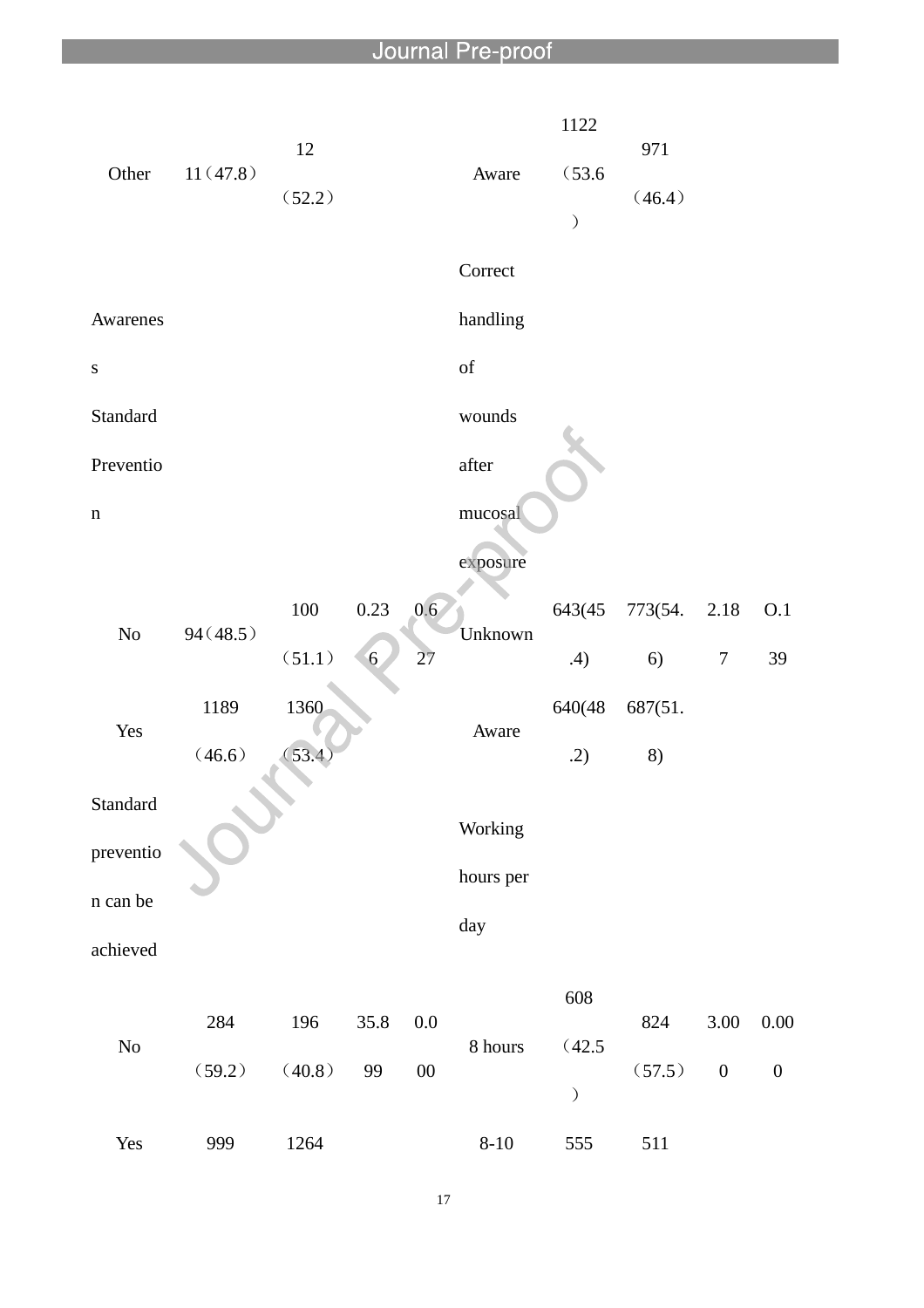|                         | (44.1) | (55.9) |      | hours               | (52.1)  | (47.9) |      |                  |
|-------------------------|--------|--------|------|---------------------|---------|--------|------|------------------|
|                         |        |        |      |                     | $\big)$ |        |      |                  |
| Process                 |        |        |      |                     |         |        |      |                  |
| for                     |        |        |      |                     |         |        |      |                  |
| Handling                |        |        |      |                     | 85      |        |      |                  |
| Occupati                |        |        |      | $10 - 12$           | (51.5   | $80\,$ |      |                  |
| onal                    |        |        |      | ${\tt hours}$       |         | (48.5) |      |                  |
| Exposure                |        |        |      |                     |         |        |      |                  |
| to AIDS                 |        |        |      |                     |         |        |      |                  |
|                         |        |        |      | More                | 35      |        |      |                  |
| Unknown                 | 188    | 142    | 15.6 | 0.0<br>than 12      | (43.8)  | $45\,$ |      |                  |
|                         | (57.0) | (43.0) |      | 00<br>${\tt hours}$ | $\big)$ | (56.3) |      |                  |
|                         |        |        |      | ${\rm Job}$         |         |        |      |                  |
| Aware                   | 1095   | 1318   |      | Hazard              |         |        |      |                  |
|                         | (45.4) | (54.6) |      | Level               |         |        |      |                  |
| Process                 |        |        |      |                     |         |        |      |                  |
| for                     |        |        |      |                     |         |        |      |                  |
| Handling                |        |        |      |                     | 29      |        |      |                  |
| Occupati                |        |        |      | $_{\rm Low}$        | (35.4)  | 53     | 42.4 | 0.00             |
| onal                    |        |        |      |                     | $\big)$ | (64.6) | 86   | $\boldsymbol{0}$ |
| Exposure                |        |        |      |                     |         |        |      |                  |
| to $\operatorname{HBV}$ |        |        |      |                     |         |        |      |                  |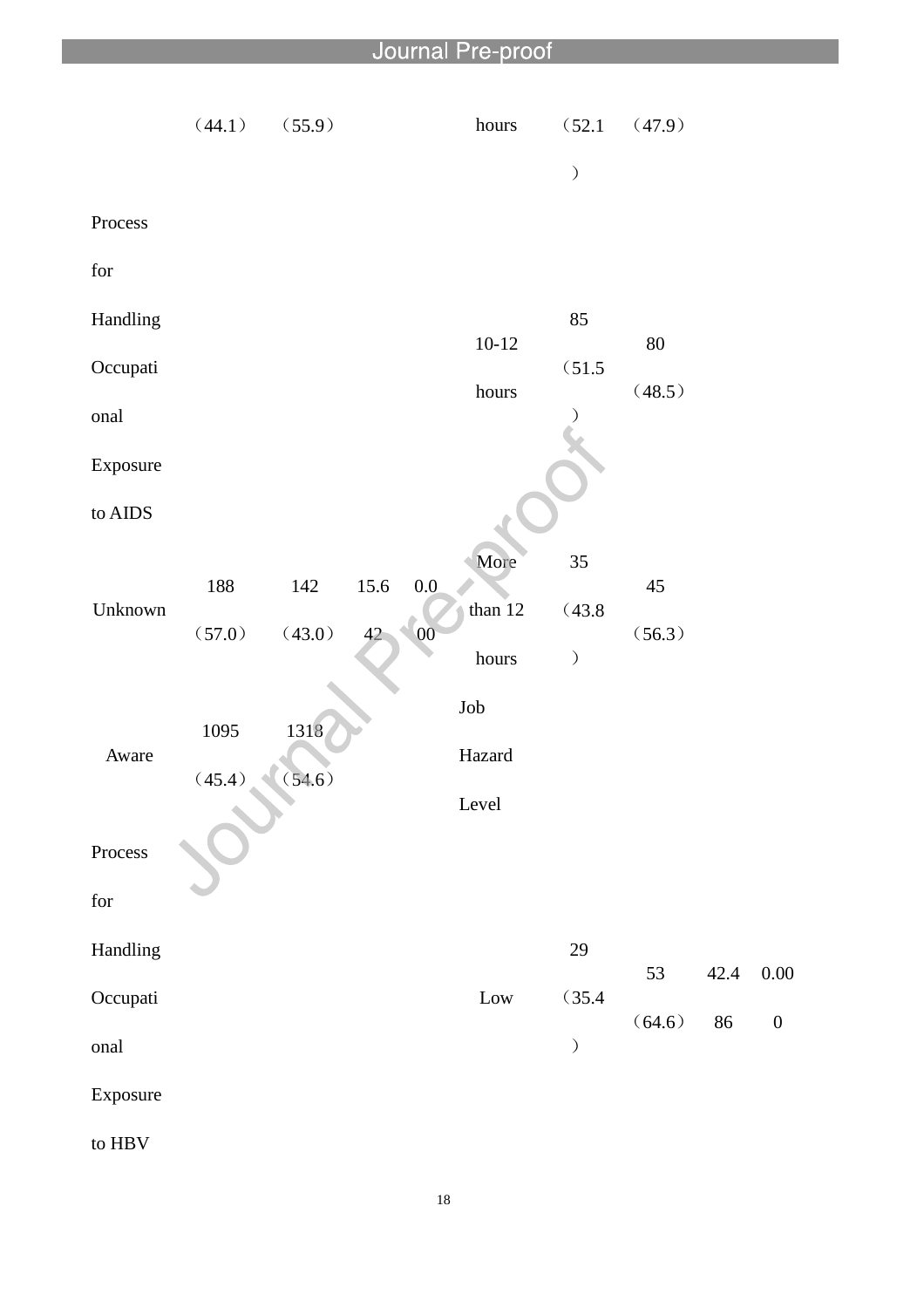| Unknown     | 54(39.1)       | 84<br>(60.9)   | 3.44<br>$\overline{4}$ | 0.0<br>67        | General   | 289<br>(37.8)<br>$\big)$ | 476<br>(62.2)   |      |                  |
|-------------|----------------|----------------|------------------------|------------------|-----------|--------------------------|-----------------|------|------------------|
| Aware       | 1229<br>(47.2) | 1376<br>(52.8) |                        |                  | High      | 965<br>(50.9)<br>$\big)$ | 931<br>(49.1)   |      |                  |
|             |                |                |                        |                  | Wearing   |                          |                 |      |                  |
| Process     |                |                |                        |                  | gloves    |                          |                 |      |                  |
| ${\rm for}$ |                |                |                        |                  | when      |                          |                 |      |                  |
| Handling    |                |                |                        |                  | contactin |                          |                 |      |                  |
| Occupati    |                |                |                        |                  |           |                          |                 |      |                  |
| onal        |                |                |                        |                  | patient's |                          |                 |      |                  |
| Exposure    |                |                |                        |                  | body      |                          |                 |      |                  |
| to HCV      |                |                |                        |                  | fluid and |                          |                 |      |                  |
|             |                |                |                        |                  | blood     |                          |                 |      |                  |
| Unknown     | 399            | 414            |                        | 2.46 0.11        | $\rm No$  |                          | 78(61. 49(38.6) | 78.9 | $0.00\,$         |
|             | (49.1)         | (50.9)         | $\mathbf{1}$           | $\boldsymbol{7}$ |           | 4)                       | $\mathcal{E}$   | 29   | $\boldsymbol{0}$ |
| Aware       | 884            | 1046           |                        |                  | Occasion  | 370(60                   | 241(39.         |      |                  |
|             | (45.8)         | (54.2)         |                        |                  | ally      | .6)                      | 4)              |      |                  |
| Process     |                |                |                        |                  |           | 835(41                   | 1170(58         |      |                  |
| for         |                |                |                        |                  | Yes       | .6)                      | .4)             |      |                  |
| Handling    |                |                |                        |                  |           |                          |                 |      |                  |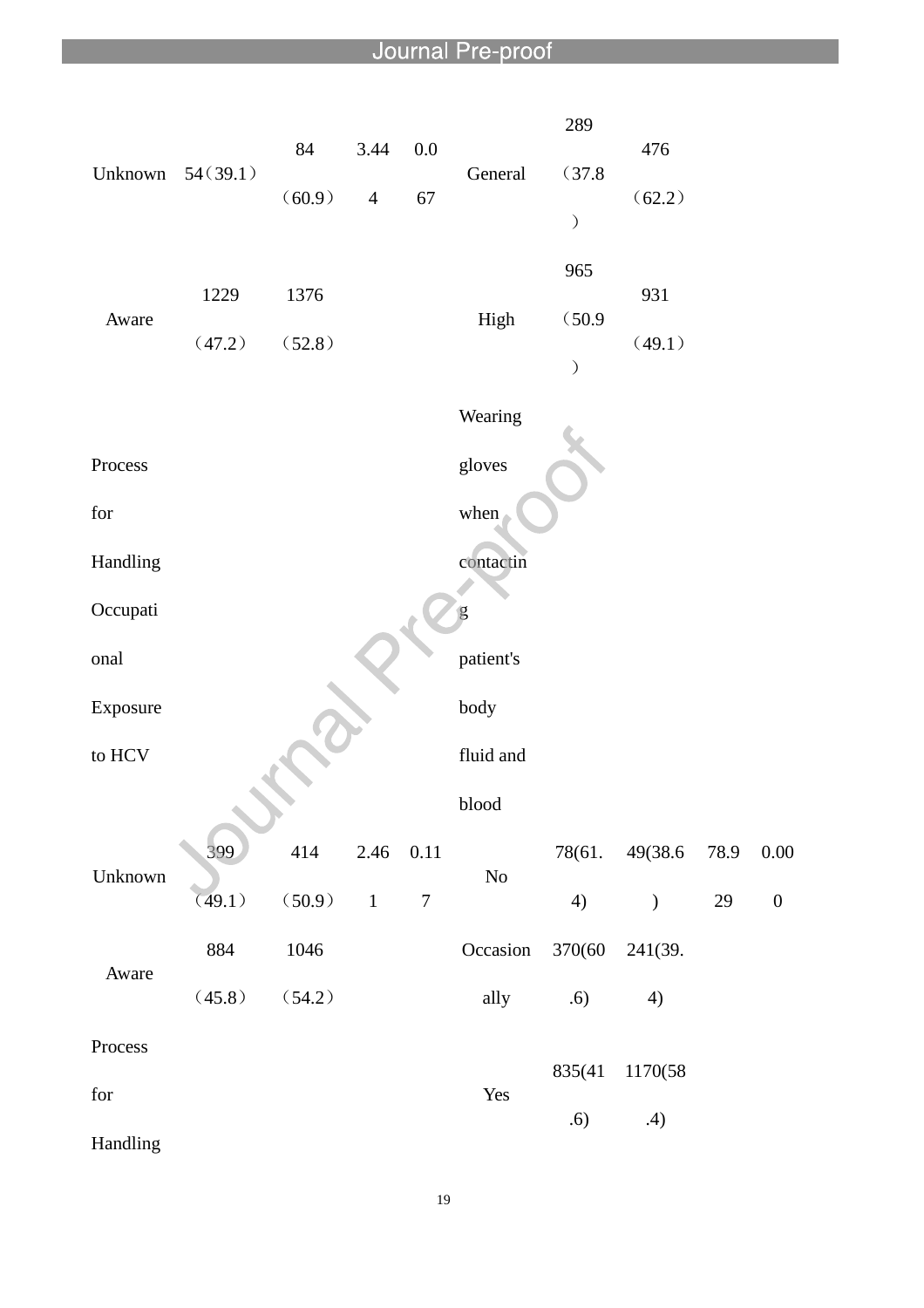| Occupati |        |              |   |     |  |  |  |
|----------|--------|--------------|---|-----|--|--|--|
| onal     |        |              |   |     |  |  |  |
| Exposure |        |              |   |     |  |  |  |
| to RPR   |        |              |   |     |  |  |  |
|          | 251    | 226(47. 7.91 |   | 0.0 |  |  |  |
| Unknown  | (52.6) | 4)           | 2 | 05  |  |  |  |
|          | 1032   | 1234(54      |   |     |  |  |  |
| Aware    | (45.5) | .5)          |   |     |  |  |  |

### **Multifactorial analysis of blood-borne occupational exposure in midwives**

Binary Logistic model was used for regression analysis, with the occurrence of blood-borne occupational exposure of midwives as the dependent variable and the variables with statistical significance in the  $\chi$ 2 test as independent variables. The pseudo R2 of this regression model was 0.175, and the overall correct percentage of the model is 65%. It was comprehensively judged that the model fitting effect was good. Regression analysis revealed that 6 factors, i.e., working years  $\leq$  5 years, failure to achieve standard prevention at work, lack of awareness of the treatment process of AIDS, average daily working hours of 8 hours, high risk of blood-borne occupational exposure at work, contact with patients' bodily fluids and blood without gloves, were independent risk factors affecting the occurrence of hematogenic occupational exposure in midwives (**Table 3**).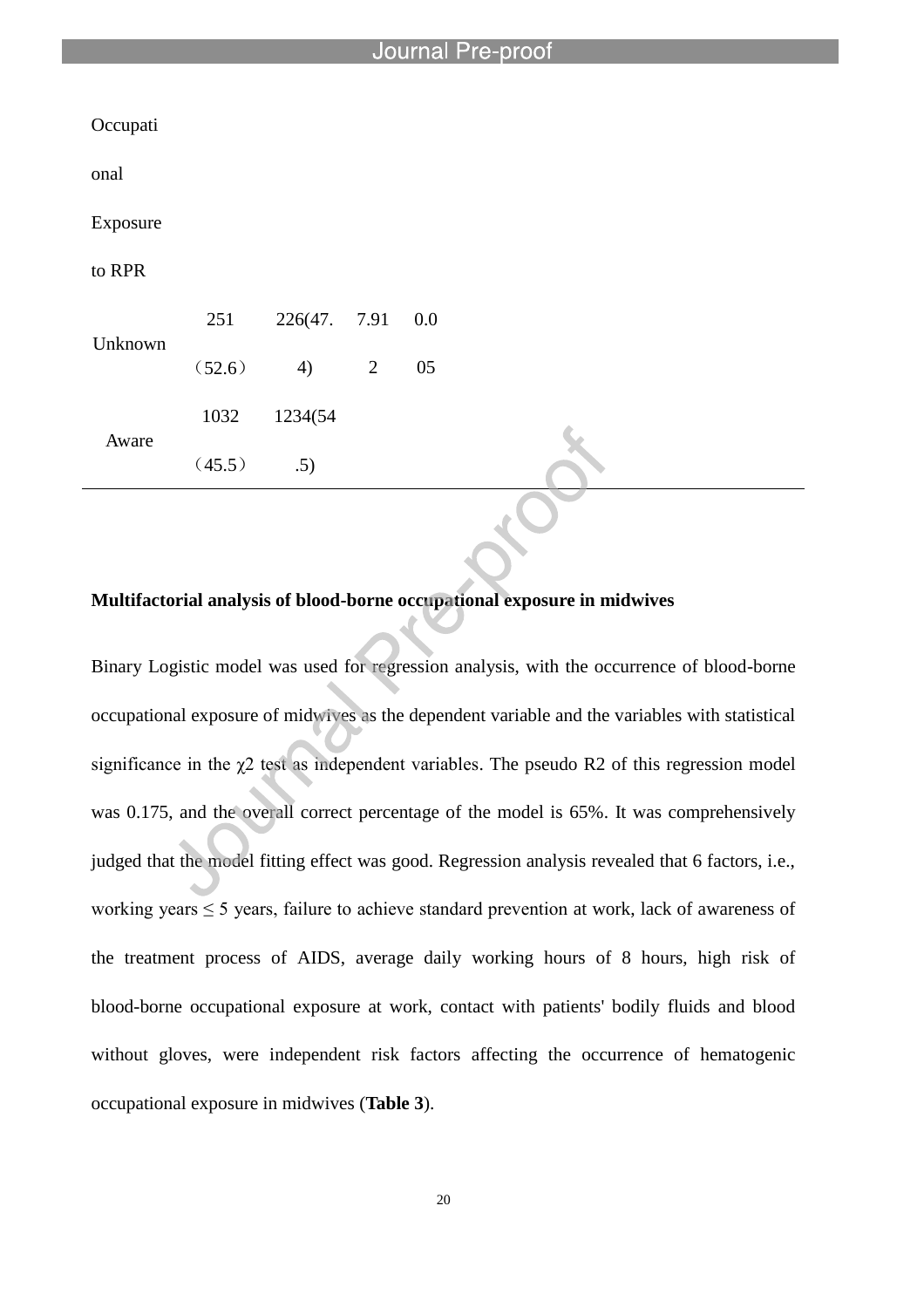|                           | Variable       | $\beta$  | <b>SE</b> | Wald   | $\boldsymbol{p}$ | <b>OR</b> | 95%CI                 |
|---------------------------|----------------|----------|-----------|--------|------------------|-----------|-----------------------|
|                           | constants      | $-0.048$ | 0.438     | 0.012  | 0.912            | 0.953     |                       |
| Title                     | Primary        |          |           | 3.884  | 0.143            |           |                       |
|                           | Intermediate   | $-0.414$ | 0.278     | 2.213  | 0.137            | 0.661     | 0.383-1.140           |
|                           | Sub-high       | $-0.190$ | 0.257     | 0.550  | 0.458            | 0.827     | 0.500-1.367           |
|                           | and above      |          |           |        |                  |           |                       |
| Years of work             | $\leq 5$       |          |           | 15.941 | 0.001            |           |                       |
|                           | $5-10$         | $-0.663$ | 0.375     | 3.125  | 0.077            |           | $0.515$ $0.247-1.075$ |
|                           | $10 - 20$      | $-0.183$ | 0.354     | 0.268  | 0.605            | 0.833     | 0.416-1.666           |
|                           | $>20$          | 0.018    | 0.328     | 0.003  | 0.957            | 1.018     | 0.535-1.935           |
| <b>Awareness Standard</b> |                |          |           | 25.259 | 0.000            |           |                       |
| Prevention                | N <sub>o</sub> |          |           |        |                  |           |                       |
|                           | Yes            | 0.749    | 0.141     | 28.183 | 0.000            | 2.115     | 1.604-2.788           |
| Process for Handling      |                |          |           | 11.135 | 0.000            |           |                       |
| Occupational              | Unknown        |          |           |        |                  |           |                       |
| <b>Exposure to AIDS</b>   |                |          |           |        |                  |           |                       |
|                           | Aware          | 0.379    | 0.129     | 8.705  | 0.003            | 1.461     | 1.136-1.880           |
| Working hours per         |                |          |           | 14.393 | 0.002            |           |                       |
| day                       | 8 hours        |          |           |        |                  |           |                       |
|                           | 8-10 hours     | $-0.148$ | 0.247     | 0.356  | 0.551            | 0.863     | 0.531-1.401           |
|                           |                |          |           |        |                  |           |                       |

|  |  |  |  |  |  |  |  | <b>Table 3.</b> Logistic regression analysis of hematogenous occupational exposure in midwives |
|--|--|--|--|--|--|--|--|------------------------------------------------------------------------------------------------|
|  |  |  |  |  |  |  |  |                                                                                                |
|  |  |  |  |  |  |  |  |                                                                                                |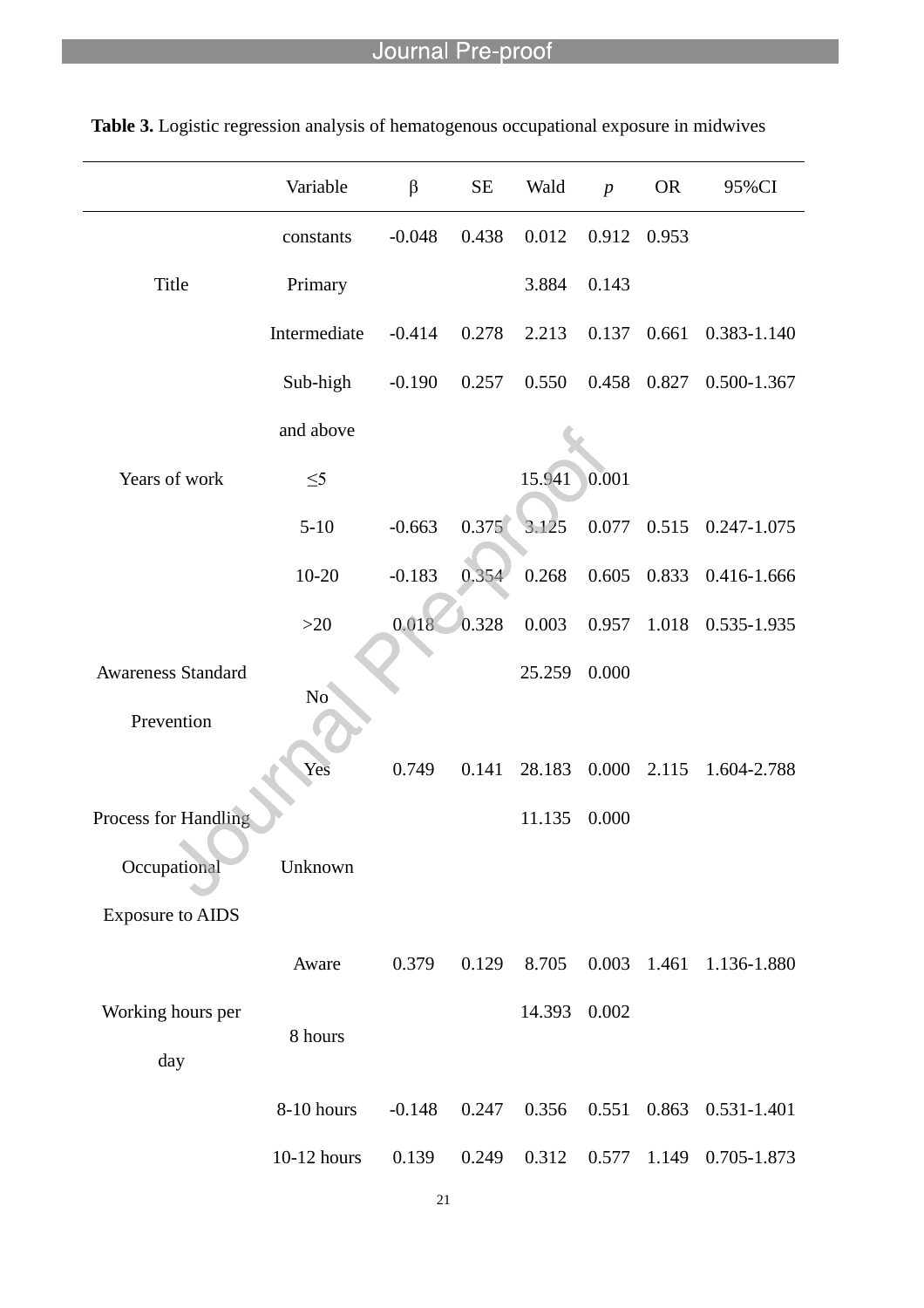| <b>Job Hazard Level</b> | More than      | 0.300    | 0.290 | 1.071  | 0.301 | 1.349 | 0.765-2.380       |
|-------------------------|----------------|----------|-------|--------|-------|-------|-------------------|
|                         | 12 hours       |          |       |        |       |       |                   |
|                         | Low            |          |       | 34.968 | 0.000 |       |                   |
|                         | General        | $-0.582$ | 0.248 | 5.528  | 0.019 |       | 0.559 0.344-0.908 |
|                         | High           | $-0.524$ | 0.093 | 31.879 | 0.000 | 0.592 | 0.494-0.710       |
| Wearing gloves          |                |          |       | 50.378 | 0.000 |       |                   |
| when contacting         |                |          |       |        |       |       |                   |
| patient's body fluid    | N <sub>o</sub> |          |       |        |       |       |                   |
| and blood               |                |          |       |        |       |       |                   |
|                         | Occasionally   | 0.656    | 0.197 | 11.109 | 0.001 | 1.928 | 1.310-2.836       |
|                         | Yes            | 0.671    | 0.100 | 44.550 | 0.000 |       | 1.956 1.606-2.381 |
|                         |                |          |       |        |       |       |                   |

# **Discussion**

# **Midwives are at high risk of blood-borne occupational exposure, and midwives with ≤ 5 years of service are the focus group**

The results showed that midwives were a high-risk group of blood-borne occupational exposure, and the incidence of bloodborne occupational exposure among midwives was 46.77%. The regression analysis revealed that working years  $\leq$  5 years was an independent risk factor for blood-borne occupational exposure in midwives, which was associated with insufficient awareness of the severity of blood-borne diseases, lack of experience, irregular operation, unskilled technique, unstable psychological quality, lack of awareness of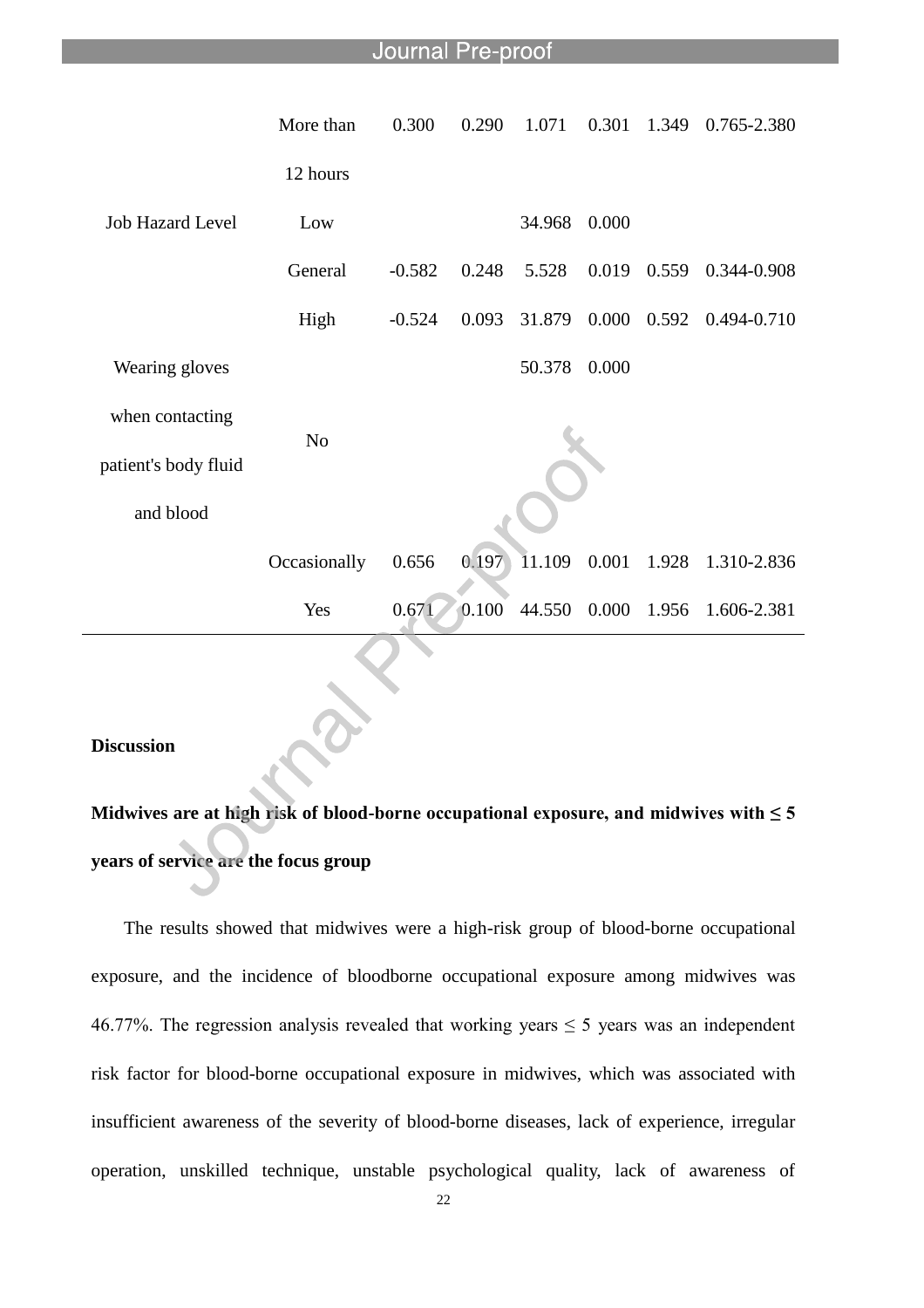l

occupational protection, and lack of relevant knowledge in junior midwives. In addition, needle stick injuries and skin injuries were more likely to occur among midwives with  $\leq 5$ years of working experience. Among the departments with higher occupational hazards, the delivery room ranks second  $\delta$ , as midwives are frequently exposed to various risk factors such as blood, amniotic fluid, secretions, and sharp instruments (suture needles, knives, and scissors)  $9$ . Our results showed that 97.66% of blood-borne occupational exposure sites in midwives were on hands (including fingers, wrists, and palms), 96.80% on the skin, while 55.73% occurred when sharp waste was handled, which was basically consistent with previous studies <sup>10</sup>. Midwives engage in more hand operations, especially during vaginal examination, delivery process, perineal nerve trunk block anesthesia, episiotomy suture, umbilical cord blood withdrawal, mikostatin injection perineal surgery, oxytocin injection, and other operations, which are associated with sharp instrument injury and blood and body fluid exposure <sup>11</sup>. Valls *et al* <sup>12</sup> found that 93% of occupational injuries could be reduced by operational training. Therefore, occupational protection training should be used as one of the essential courses for midwives' pre-employment training to strengthen their knowledge and skills related to blood-borne occupational exposure. The midwives should be regularly assessed on their occupational protection knowledge, processing procedures, and infectious disease prevention and control so as to ensure that occupational safety and health protection education is always at the highest levels throughout the career of the midwives  $13$ .

**Failure to achieve standard prevention at work and contact with patient's body fluids and blood without wearing gloves is a high-risk behavior during which blood-borne occupational exposure occurs**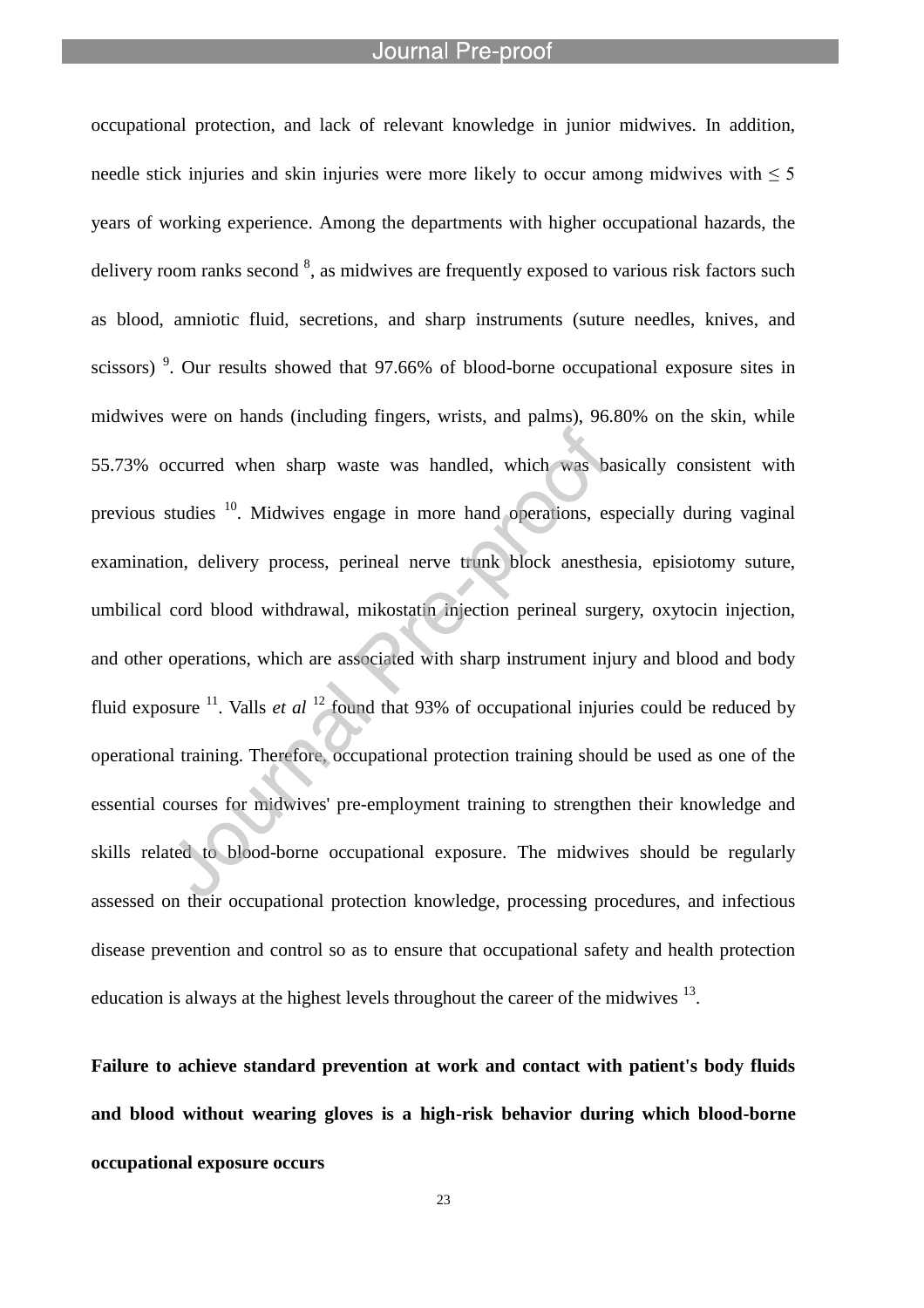l

Our results showed that the failure to achieve standard prevention at work, and contact with patients' bodily fluids and blood without gloves, were independent risk factors for midwives to develop blood-borne occupational exposure. It was found that 34.91% of midwives were exposed to bodily fluids and blood without or occasionally wearing gloves, which is basically consistent with Olubyide's findings  $14$ . The blood-borne occupational exposure of midwives mainly occurred during needle extraction, accounting for 52.14% of exposure cases, and secretion/blood spattering accounted for 51.44% of exposure cases. In their study, Gershonn *et al* <sup>15</sup> showed that the incidence of sharps injury was related to compliance with standard prophylaxis. Standard precautions are recognized worldwide as the most basic and effective method for preventing and controlling nosocomial infections, protecting health care workers, patients, and public safety  $16,17$ . The Guidelines for Safe Instruments for Muscular, Intradermal and Subcutaneous Injection in Medical Institutions issued by WHO in 2015<sup>18</sup> state that the use of safe needles can reduce the incidence of needle stick injuries by 27%-76%. E.g., during the perineal wound suture, the anti-puncture needle designed by 0.012 cm needle tip does not only obtain better tissue penetration but is also less likely to puncture the operator's glove, thus avoiding the risk of needle stick injury to the greatest extent  $19$ . Previous studies have shown that double gloves can reduce exposure to 95% of the blood on the surface of sharp instruments, and wearing protective glasses can prevent pollutants such as blood and amniotic fluid from directly splashing into the eyes  $^{20}$ . It is recommended to use safety appliances and correctly select personal protective equipment (including double-layer gloves, medical-surgical mask, protective eyewear, anti-penetration surgical clothes, and shoes) to prevent exposure to blood, body fluids, and amniotic fluid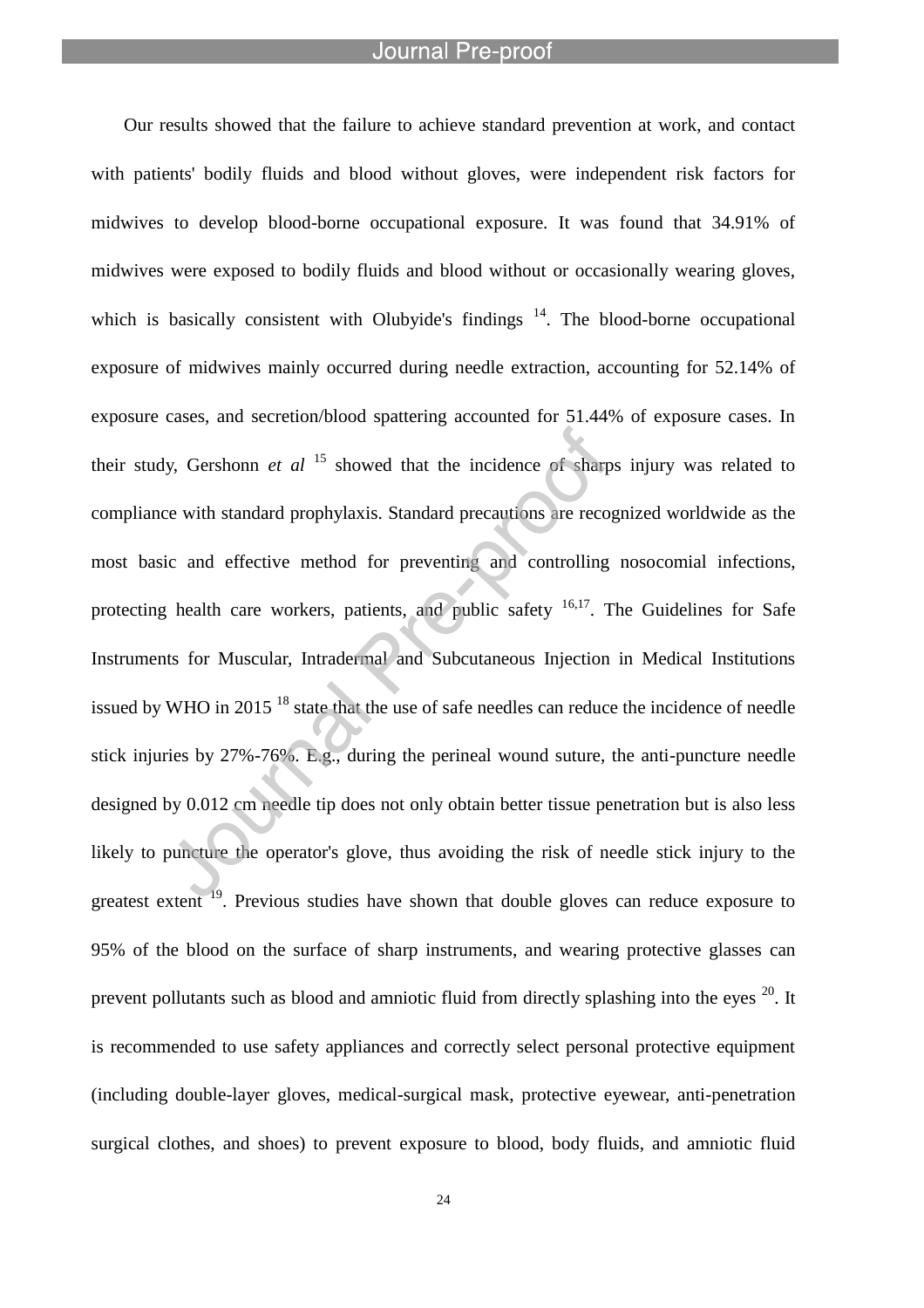during delivery for parturients with blood-borne diseases.

l

# **The length of working hours in midwifery and the high degree of job risk have a certain impact on the occurrence of blood-borne occupational exposure**

Our regression analysis revealed that working some 8 hours per day (47.38%) and high job risk level were independent risk factors for blood-borne occupational exposure (p<0.05). In addition, the number of midwives with blood-borne occupational exposure was higher than that without blood-borne occupational exposure during the working hours at each time period, which was related to the shortage of human resources of midwives. According to the 2014 report on the status of midwifery in the world  $^{21}$ , providing professional midwifery services for every pregnant woman is the most effective measure to reduce maternal and neonatal mortality. According to World Health Organization (WHO) recommendations, six midwives are needed for every 1000 births. The ratio of midwives to births in China is only 1/4 000, and there is a serious shortage of midwifery human resources  $22$ . Currently, the problem of "imbalance of midwifery human resources" is widespread in many countries around the world, and the human resources crisis has become an urgent global health problem  $22$ . When there is unbalanced resource allocation of midwives and insufficient capital chain allocation, in order to save human resource costs, midwives are forced to sacrifice their rest time to improve work efficiency. The results showed that the number of blood-borne occupational exposures in midwifery posts with high risk was 33 (965/29) times higher compared to posts with low risk, which may be related to the different work categories of midwives. The International Confederation of Midwives (ICM) defines midwives as trusted professionals who, through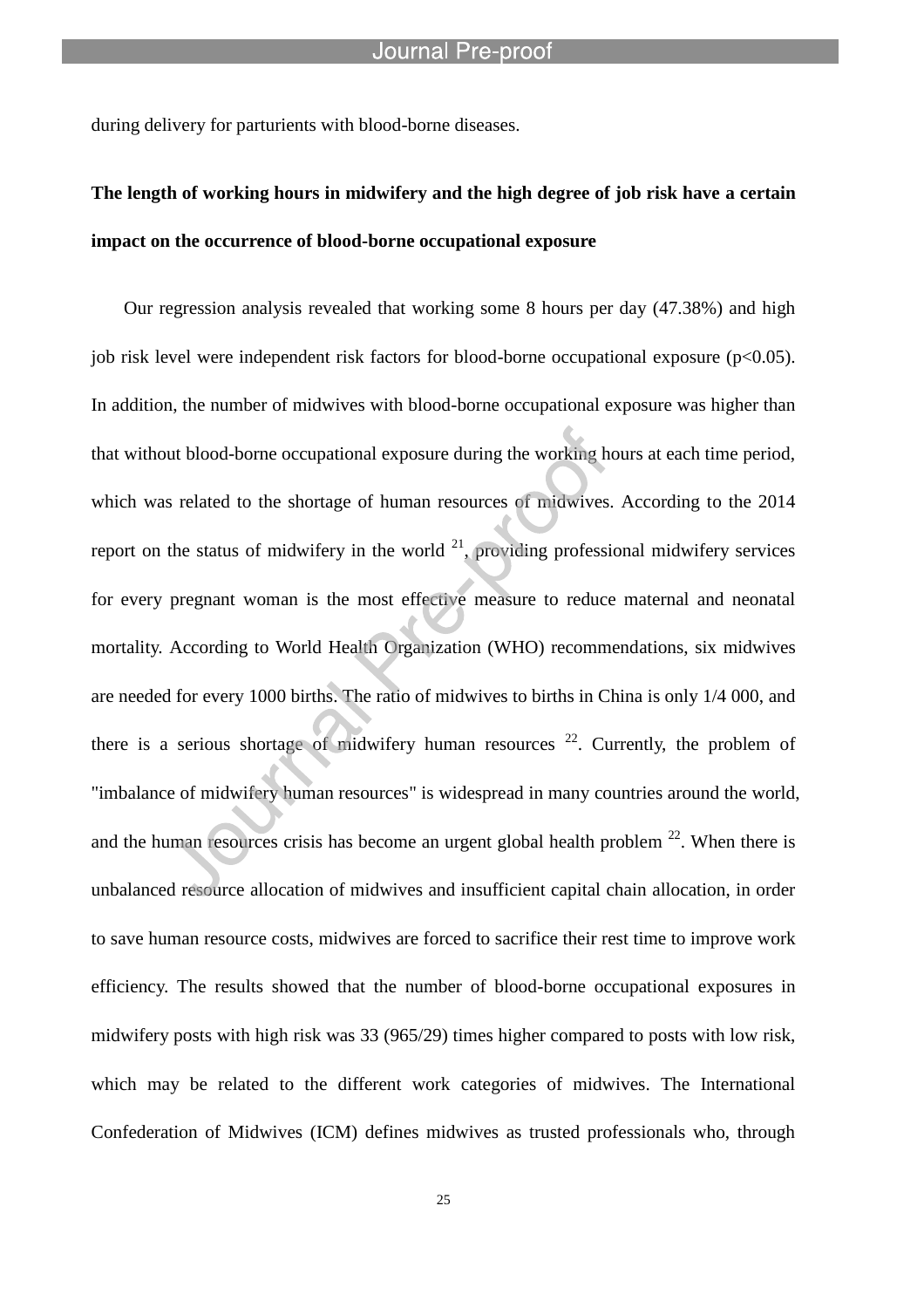l

partnerships with women, provide women with essential support, care, and counseling during pregnancy and during and after delivery. They also provide midwifery, newborn care, and continuous services for pregnant women within the scope of their responsibilities  $^{23}$ . The risk degree of midwives responsible for counseling and education during pregnancy is relatively low, while the risk degree of midwives responsible for delivery and postpartum delivery and caring for newborns is relatively high, as they have more contact with blood-borne occupational exposure sources such as blood, body fluids and amniotic fluid, and a higher proportion of blood-borne occupational exposure. Accordingly, midwifery institutions should establish cooperative relations with universities to cultivate midwifery talents in a targeted manner. At the same time, nursing managers should adopt a dynamic, flexible scheduling system according to the maternal situation so as to achieve a rational use of midwifery resources and further optimize the allocation of human resources for midwives.

**The treatment after occupational exposure is not standardized, and the ignorance of the treatment process of AIDS has a certain impact on the occurrence of blood-borne occupational exposure**

Our results revealed that the reporting rate of midwives after occupational exposure was 45.05%, which was lower than the reported 75.62% of medical staff in 101 hospitals in Shanghai, China, in 2018<sup>24</sup>. Also, this was an improvement over the 32% reported rate in the study of Salelka et al.  $^{25}$ . The main reasons for failure in timely reporting were that 69.47% of patients with infectious diseases could not be identified, and 35.45% were cumbersome procedures. Midwifery institutions should strengthen perinatal health care and standardize the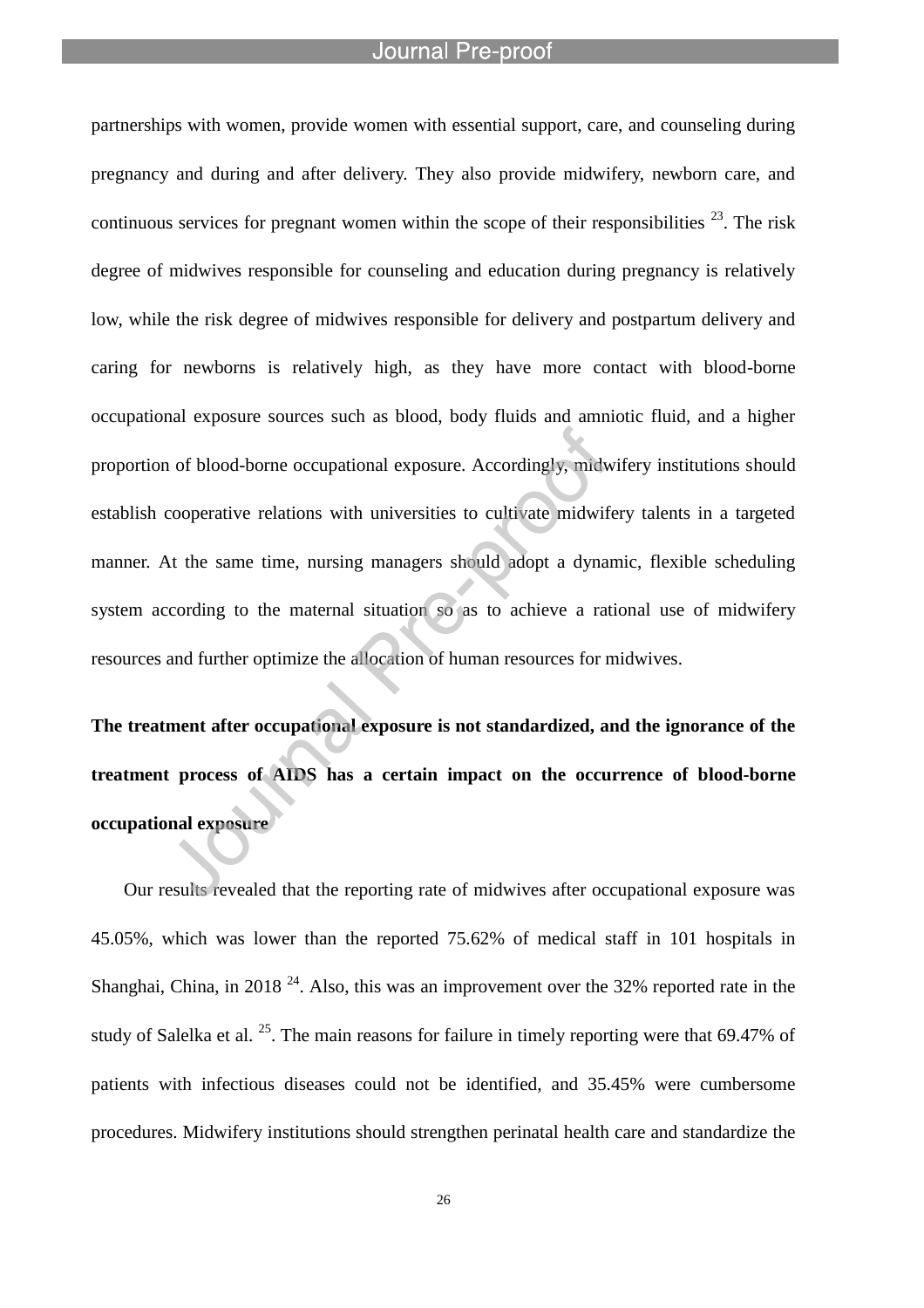l

results of prenatal infectious disease screening and blood tests for pregnant and lying-in women. For those with infectious diseases, isolated and clearly marked delivery rooms should be arranged. The information-based occupational exposure reporting process is adopted to increase the timeliness of reporting and achieve refined management after occupational exposure  $26$ . Unawareness of HIV management (14.63%) resulted as an independent risk factor for blood-borne occupational exposure, which is slightly higher than that reported by Sin *et al*  $(10.4\%)^{27}$ . Jiao *et al* <sup>28</sup> found that 24.59% of the medical staff in Tianjin, China, did not have the relevant knowledge on AIDS prevention and treatment. HIV accounts for 4.90% of blood-borne exposure sources, and midwives are a high-risk group for human immunodeficiency virus (HIV) infection  $27$ . Since there is no effective vaccine for the prevention of AIDS, the current specific treatment methods for prevention of HIV infection are routine topical treatment within 24 hours and post-exposure prophylaxis (PEP) medication. UNAIDS Annual World AIDS Day Report clearly states that the global epidemic of AIDS needs to be ended in 2030 to maximize the detection of infected individuals and reduce transmission. The increasing number of visits to HIV-infected people increases the risk of hematogenous occupational exposure to HIV. HIV-infected people are still largely discriminated in society, which causes serious physical and mental damage and a great psychological burden. Therefore, midwives who have potential HIV occupational infection risk may be under much stress. It is particularly important for midwives to timely self-assess and correct treatment after HIV blood-borne occupational exposure. Accordingly, it is necessary to combine simulation technology and information software to deliver diversified and multi-form knowledge training, thus improving the awareness rate of occupational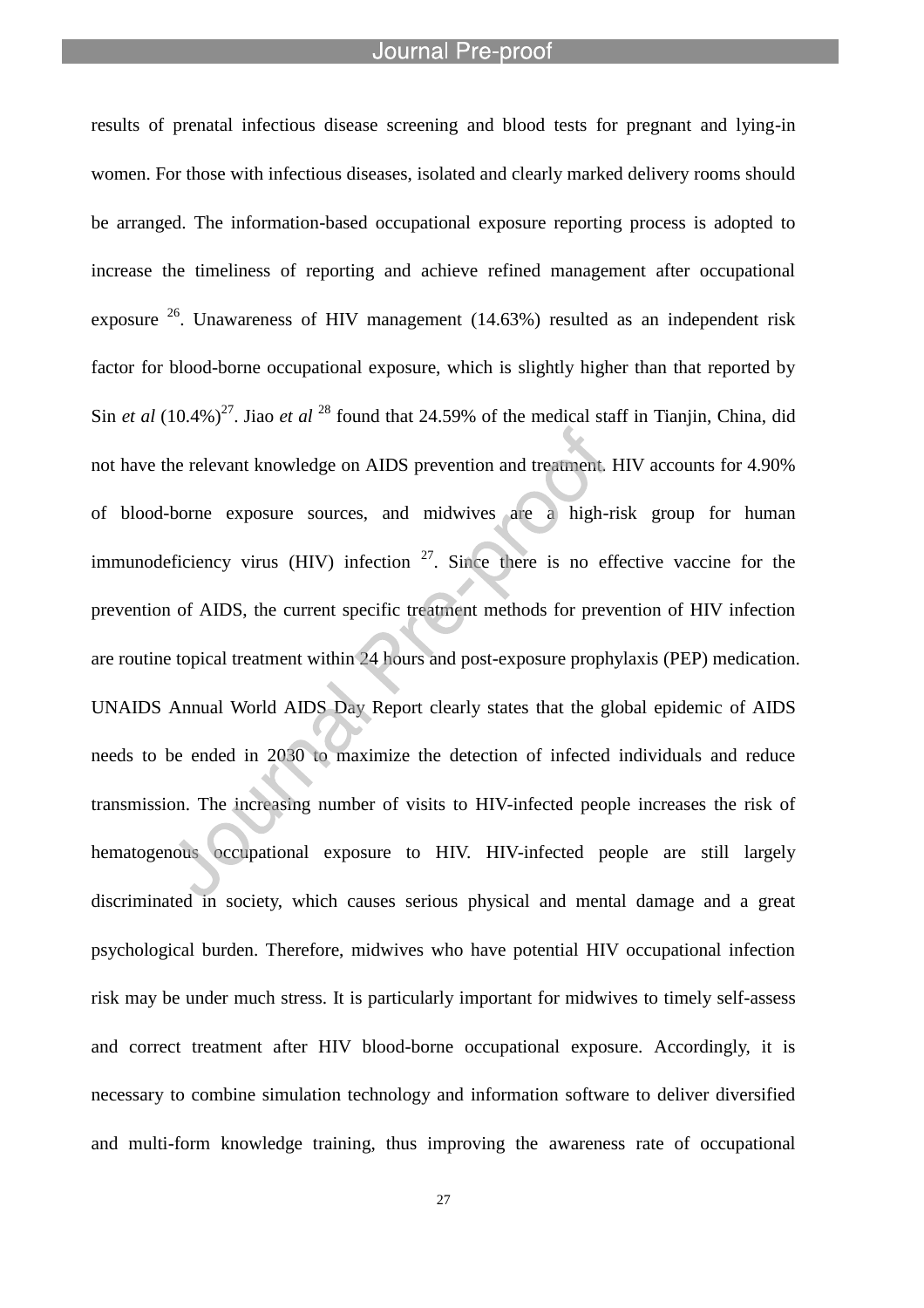exposure protection knowledge such as AIDS treatment processes.

l

This study has also a few limitations. The mental health of midwives was not investigated, so future prospective high-quality studies are needed to examine the effect of psychosocial factors on occupational protection of midwives. Currently, there is no multi-center cross-sectional study on midwives' personality traits, psychological resilience levels, and social support effects. Future studies should use psychological techniques to reduce the group pressure of midwives. Also, the psychological capital construction of midwives should be longitudinally studied to reduce blood-borne occupational exposure and strengthen the effectiveness of occupational protection, thus achieving the best occupational protection effect at reasonable socioeconomic costs.

#### **Conclusion**

Our results revealed that the incidence of blood-borne occupational exposure among midwives was high, and the occupational protection level of midwives working  $\leq 5$  years needs to be improved. At the same time, it is necessary to cultivate high-level midwifery talents to overcome the shortage of midwives, rationalize the use of midwifery resources, strengthen standard protection, and improve the occupational protection guarantee system for midwives. It is especially important to establish the protection system and focus on the effective use and innovation of protective equipment and the development of the protection knowledge system and perfection.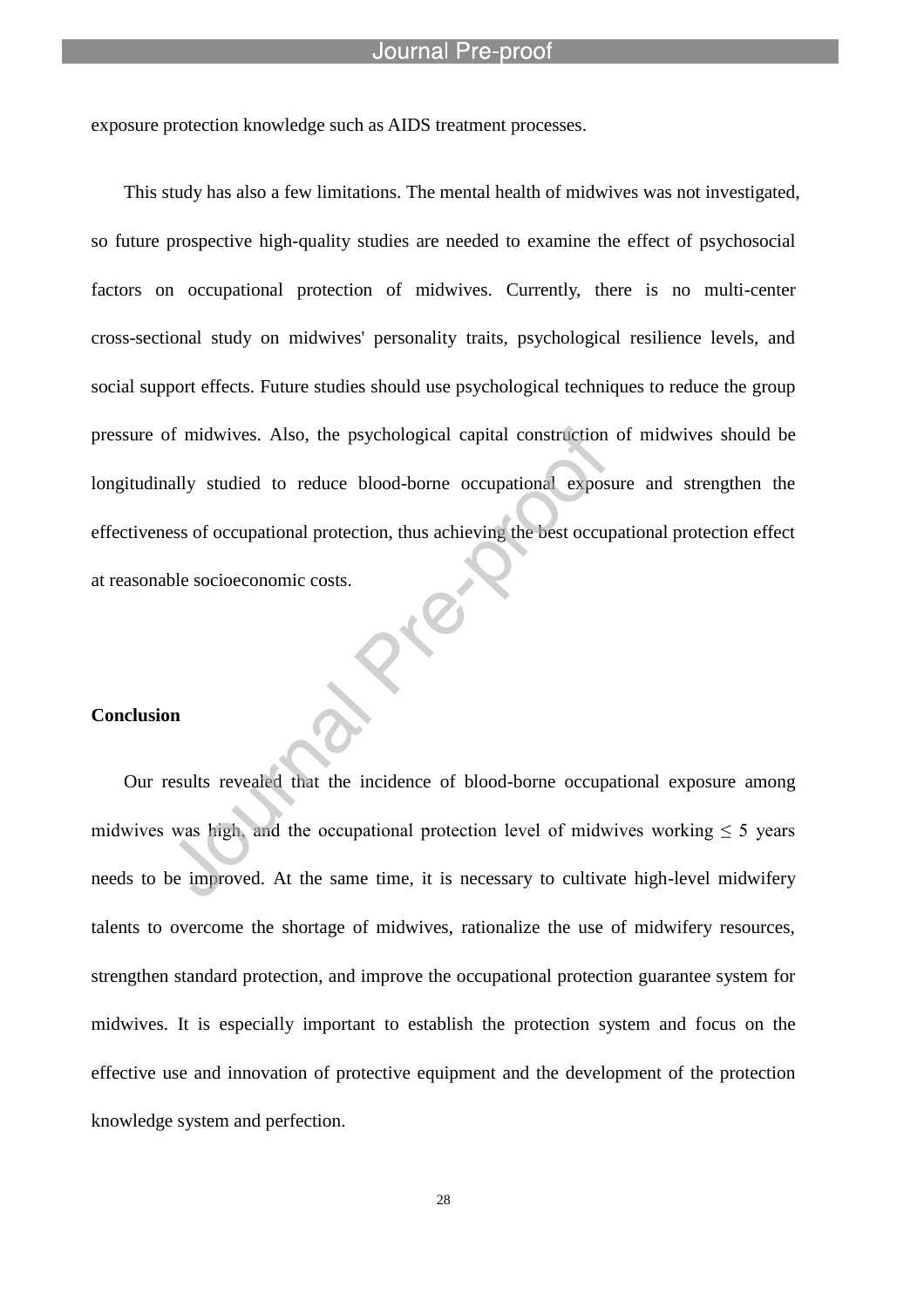#### **References**

- 1. Subramanian GC, Arip M, Saraswathy Subramaniam TS. Knowledge and Risk Perceptions of Occupational Infections Among Health-care Workers in Malaysia. *Saf Health Work* 2017;**8**:246-49. https://doi.org/10.1016/j.shaw.2016.12.007.
- 2. Abere G, Yenealem DG, Wami SD. Occupational Exposure to Blood and Body Fluids among Health Care Workers in Gondar Town, Northwest Ethiopia: A Result from Cross-Sectional Study. *J Environ Public Health* 2020;**2020**:3640247. https://doi.org/10.1155/2020/3640247.
- 3. Han Y, Jin GC, Sun JW, Liu CC, Cao FL. A longitudinal study of predictors of psychological stress after blood-borne occupational exposure in medical staff. *Chinese Journal of Practical Nursing* 2018;**34**:7.
- 4. Mashoto KO, Mubyazi GM, Mushi AK. Knowledge of occupational exposure to HIV: a cross sectional study of healthcare workers in Tumbi and Dodoma hospitals, Tanzania. *BMC Health Serv Res* 2015;**15**:29. https://doi.org/10.1186/s12913-015-0700-z.
- 5. Scaggiante R, Chemello L, Rinaldi R, et al. Acute hepatitis C virus infection in a nurse trainee following a needlestick injury[J]. World J Gastroenterol,2013,19(4):581-585.
- 6. Varghese G M, Abraham O C, Mathai D. Post—exposure prophylaxis for blood borne viral infections in healthcare workers[J]. Postgrad Med J, 2003, 79(932): 324-328.
- 7. Ministry of health of the people's Republic of China. Guidelines for occupational exposure protection against blood borne pathogens [s]. Beijing: Ministry of health of the people's Republic of China, 2009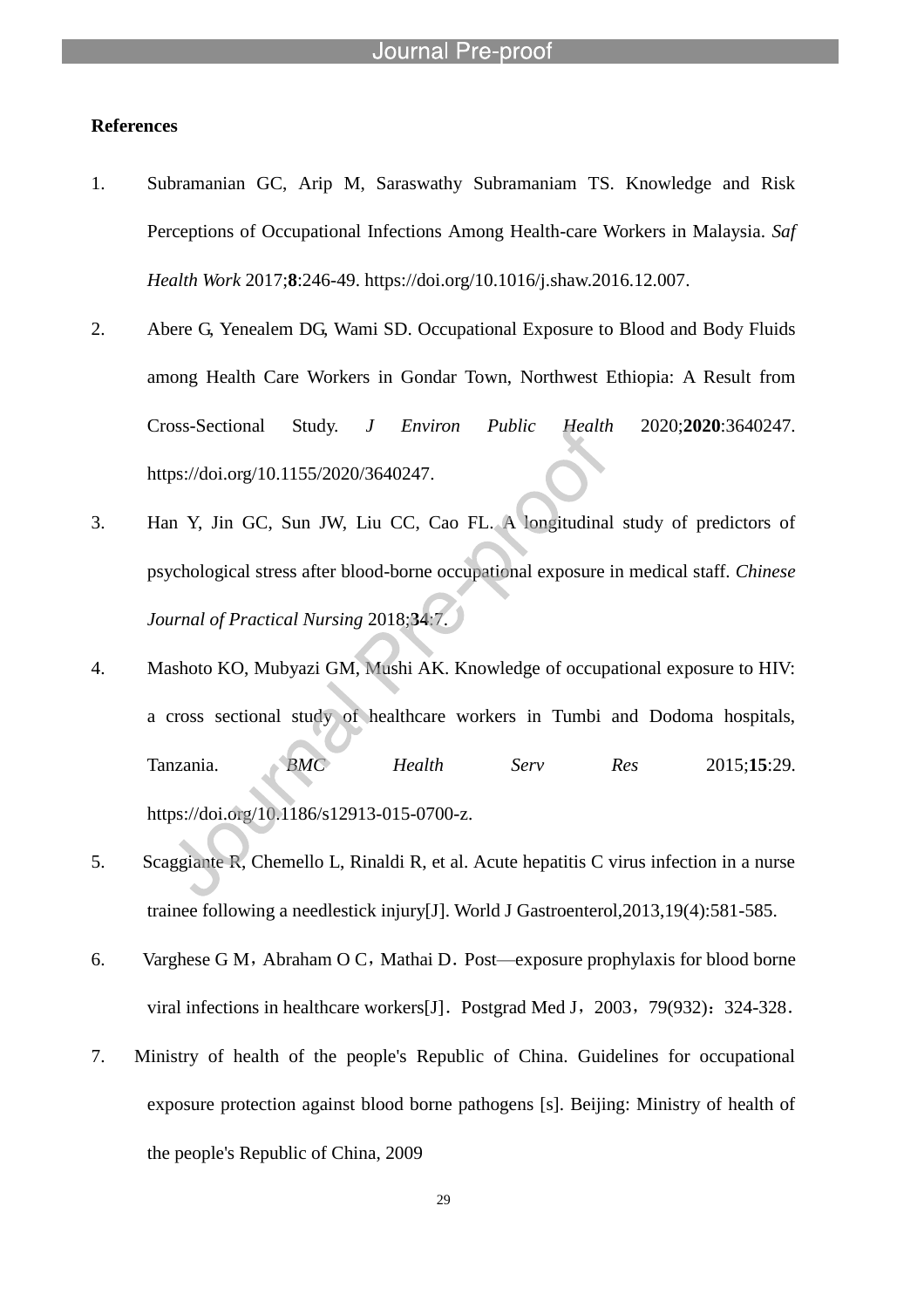8. Lu MZ, Zhou X. Progress in occupational exposure of midwives. *Chinese Journal of Infection Control* 2017;**16**:3.

- 9. Boal WL, Leiss JK. Safety culture and exposure to blood and body fluids among paramedics. *Prehosp Emerg Care* 2012;**16**:418; author reply 19. https://doi.org/10.3109/10903127.2012.670693.
- 10. Red A, Shi YX, Yi HX, Hou YH. Summary of the best evidence on prevention strategies for needle stick injuries among medical staff. *Chinese Journal of Nursing* 2017;**52**:6.
- 11. Zhang YP, Zhong HS, Hou TYJCNM. Investigation and analysis on sharp instrument injuries of nurses in thirty-nine hospitals in GuangDong province. 2012.
- 12. Naylor K, Torres A, Gałązkowski R, Torres K. Self-reported occupational blood exposure among paramedics in Poland: a pilot study. *Int J Occup Saf Ergon* 2019;**25**:597-603. https://doi.org/10.1080/10803548.2018.1450717.
- 13. Olubuyide IO. Doctors at risk of hepatitis B and HIV infection from patients in Nigeria. *J R Soc Health* 1996;**116**:157-60. https://doi.org/10.1177/146642409611600306.
- 14. Gershon RR, Pearson JM, Sherman MF, Samar SM, Canton AN, Stone PW. The prevalence and risk factors for percutaneous injuries in registered nurses in the home health care sector. *Am J Infect Control* 2009;**37**:525-33. https://doi.org/10.1016/j.ajic.2008.10.022.
- 15. WHO Guidelines Approved by the Guidelines Review Committee. *WHO Guideline on the Use of Safety-Engineered Syringes for Intramuscular, Intradermal and*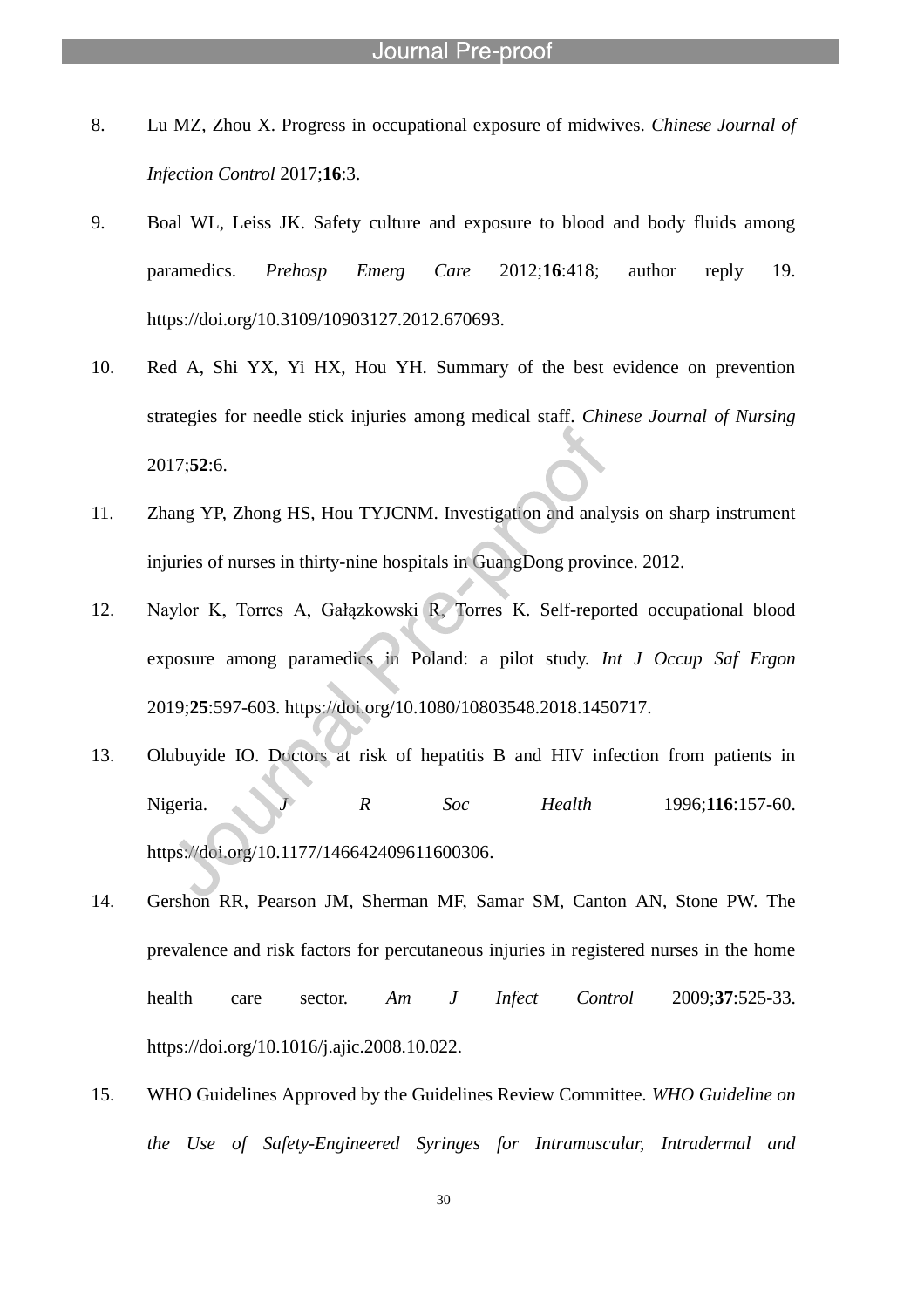*Subcutaneous Injections in Health-Care Settings*. Geneva: World Health Organization

Copyright © World Health Organization 2015.; 2015.

- 16. Departments RJDoH, Richmond House, 79 Whitehall, London SW1A 2NJ, UK, dhmail@dh.gsi.gov.uk. Guidance for clinical health care workers: protection against infection with blood-borne viruses. 2000.
- 17. Guo YP, Wong PM, Li Y, Or PP. Is double-gloving really protective? A comparison between the glove perforation rate among perioperative nurses with single and double gloves during surgery. *Am J Surg* 2012;**204**:210-5. https://doi.org/10.1016/j.amjsurg.2011.08.017.
- 18. From the Centers for Disease Control and Prevention. Evaluation of blunt suture needles in preventing percutaneous injuries among health-care workers during gynecologic surgical procedures--New York City, March 1993-June 1994. *Jama* 1997;**277**:451-2.
- 19. Moralejo D, El Dib R, Prata RA, Barretti P, Corrêa I. Improving adherence to Standard Precautions for the control of health care-associated infections. *Cochrane Database Syst Rev* 2018;**2**:Cd010768. https://doi.org/10.1002/14651858.CD010768.pub2.
- 20. Organization WH. The state of the world's midwifery 2014: A universal pathway a woman's right to health. 2014.
- 21. Lei HU, Jiang M, Xinfen XU, Yang W, Luo B. Investigation on the current situation of midwives human resources in China.
- 22. Aluttis C, Bishaw T, Frank MW. The workforce for health in a globalized context--global shortages and international migration. *Glob Health Action*